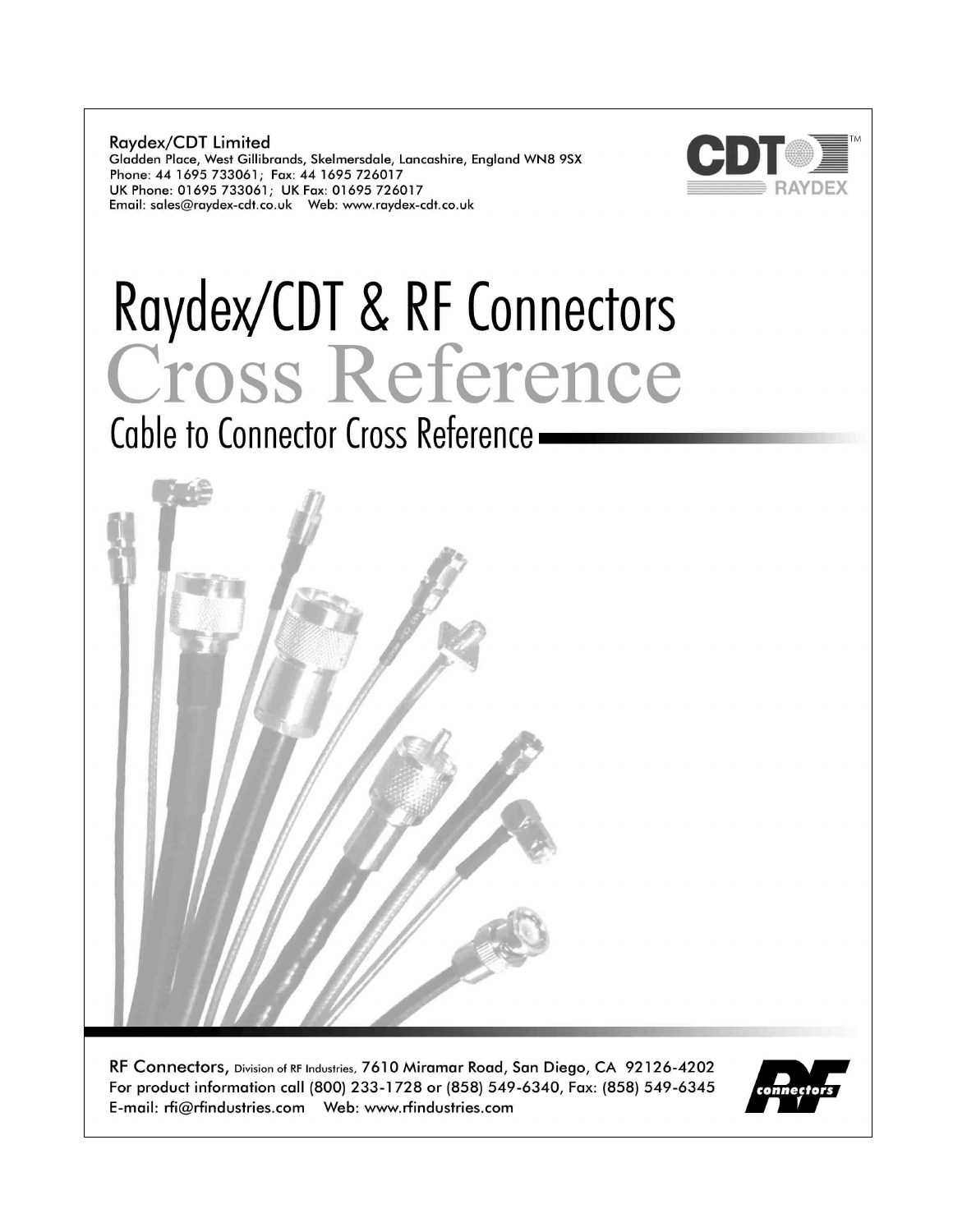# **HOW TO USE THIS MANUAL**

This manual is organized first by Raydex/CDT Cable groups and then by the types of RFI connectors available for each group. The connector lists are divided into subgroups by interface type.

Each connector listing contains the RFI part number, the description and the materials used for each connector. The materials listings consist of the body, shell, pin/contact, and dielectric.

The Cable Number Locator below is supplied for easy cross-referencing by cable part number to page number.

#### *Example:*

*You need to know if RFI has an N Male Clamp Solder Plug for Raydex/CDT RA839.* 

*Refer to the table below for Raydex/CDT RA839. Go to page 8. Under the heading for Raydex/CDT RA839, RG59 B/U you will find RFN-1904-1N and RFN-1904-1S.* 

From the description and the materials information you are able to determine if one of these connectors works for your application. The legend on page two explains the material codes used in this manual.

**Part numbers with an**  $(*)$  **are special order only.** If you have special requirements, please contact RF Industries' sales department for assistance.

| Cable #          | Page # | Cable #          | Page # | Cable #         | Page # | Cable #         | Page # |
|------------------|--------|------------------|--------|-----------------|--------|-----------------|--------|
|                  |        |                  |        |                 |        |                 |        |
| 735A             | 11     | CTF167           | 12     | <b>RA519</b>    | 10     | RG179PE/PVC     | 12     |
| BT2002           | 9      | CTF63            | 9      | <b>RA522</b>    | 10     | RG213           | 9      |
| BT3002           | 13     | M106             | 9      | <b>RA523</b>    | 12     | <b>RG223</b>    |        |
| CT100            | 12     | M <sub>109</sub> | 3      | <b>RA524</b>    | 11     | <b>RG58 C/U</b> | 4      |
| CT100 DUAL       | 12     | M110             | 2      | <b>RA762</b>    | 12     | <b>RG59 B/U</b> | 8      |
| CT1320           | 11     | M <sub>111</sub> | 12     | <b>RA838</b>    | 10     | RG <sub>6</sub> | 12     |
| CT167            | 12     | M17/110-RG 302   | 9      | <b>RA839</b>    | 8      | RG <sub>8</sub> | 10     |
| CT <sub>63</sub> | 9      | M17/175-00001    |        | <b>RA845</b>    | 12     | TZC/RA750       | 13     |
| CT63 DUAL        | 9      | M17/94-RG 179    | 12     | <b>RG11</b>     | 12     | URM70           | 9      |
| CTF100           | 12     | M17/95-RG 180    | 13     | <b>RG179B/U</b> | 12     | URM76           | 4      |

#### **Cable Number Locator**

*The information found in this guide was compiled using specifications that were current at the time of compilation. Please note that manufacturer's specifications are subject to change without notice. We therefore suggest that after using this guide to make your initial connector selections, you should obtain the latest product specifications from this cable manufacturer and RF Industries.*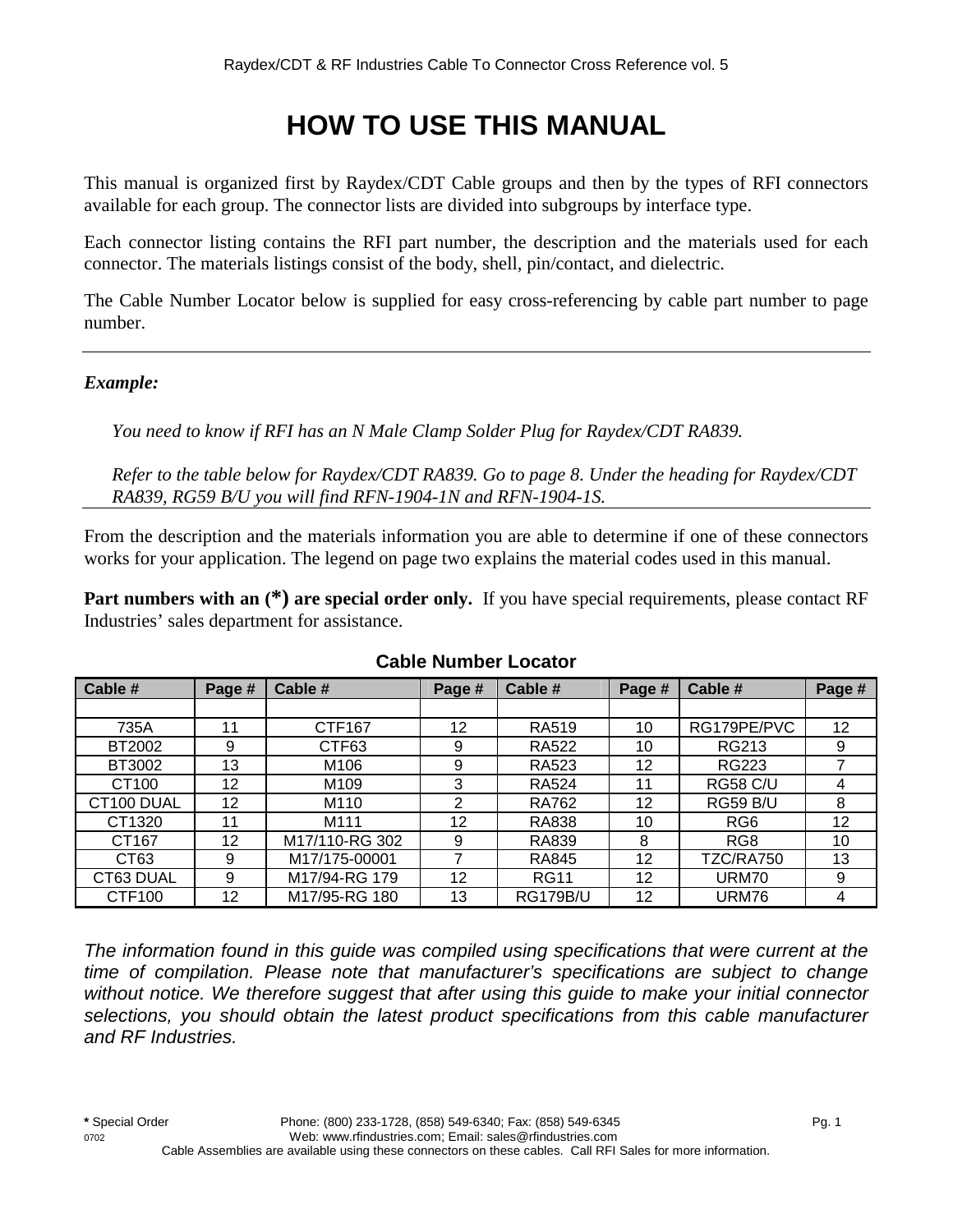## **RAYDEX/CDT & RF INDUSTRIES CABLE TO CONNECTOR CROSS REFERENCE**

| Legend                      |                             |                    |                                    |  |  |  |  |
|-----------------------------|-----------------------------|--------------------|------------------------------------|--|--|--|--|
| <b>BODY PLATING</b>         | <b>SHELL PLATING</b>        | <b>PIN/CONTACT</b> | <b>DIELECTRIC</b>                  |  |  |  |  |
| C - Chrome                  | C - Black Chrome            | $G -$ Gold         | <b>B</b> - Bakelite, Dap, Phenolic |  |  |  |  |
| $G - Gold$                  | $G -$ Gold                  | $N - Nickel$       | <b>D</b> - Delrin, Polypropylene   |  |  |  |  |
| $N - Nickel$                | N - Nickel                  | $S - Silver$       | T-PTFE                             |  |  |  |  |
| $S - Silver$                | S - Silver                  |                    |                                    |  |  |  |  |
| <b>SS - Stainless Steel</b> | <b>SS - Stainless Steel</b> |                    |                                    |  |  |  |  |

#### **Raydex/CDT M110**

| <b>PART NUMBER</b> | <b>DESCRIPTION</b>                                           | <b>BODY</b> | <b>SHELL</b>   | P/C         | <b>DIE</b>              |
|--------------------|--------------------------------------------------------------|-------------|----------------|-------------|-------------------------|
|                    | <b>BNC</b>                                                   |             |                |             |                         |
| RFB-1110-1A*       | <b>BNC Male Right Angle Crimp Plug</b>                       | N           | N              | G           | T                       |
| <b>RFB-1117-A</b>  | <b>BNC Female Crimp Bulkhead Jack</b>                        | N           | $---$          | G           | $\overline{1}$          |
|                    | MМ                                                           |             |                |             |                         |
| <b>RFM-2100</b>    | MM Male Crimp Plug                                           | $\mathbf S$ | ---            | $\mathsf S$ | $\top$                  |
|                    | <b>TNC</b>                                                   |             |                |             |                         |
| RFT-1218-A*        | TNC Male Right Angle Crimp Plug                              | N           | N              | G           | $\top$                  |
|                    | <b>MC Card</b>                                               |             |                |             |                         |
| RMC-6010-A*        | MC Card Right Angle Crimp Plug                               | N           | $---$          | G           | $\mathsf T$             |
|                    | <b>MCX</b>                                                   |             |                |             |                         |
| <b>RMX-8000-A*</b> | MCX Male Crimp Plug                                          | N           | $---$          | G           | T                       |
| RMX-8010-A*        | MCX Male Right Angle Crimp Plug                              | N           | $\overline{a}$ | G           | $\top$                  |
| RMX-8010-1A*       | MCX Male Right Angle Crimp Plug                              | G           | ---            | G           | $\mathsf T$             |
|                    | <b>MMCX</b>                                                  |             |                |             |                         |
| RMX-9000-1A        | <b>MMCX Crimp Plug</b>                                       | G           | ---            | G           | $\sf T$                 |
| RMX-9010-A*        | MMCX Right Angle Crimp Plug                                  | N           | $---$          | G           | $\sf T$                 |
| RMX-9010-1A        | MMCX Right Angle Crimp Plug                                  | G           | ---            | G           | $\overline{\mathsf{T}}$ |
|                    | <b>Reverse Polarity</b>                                      |             |                |             |                         |
| RP-1212-A*         | TNC Reverse Polarity Bulkhead Crimp Jack (Male Contact)      | ${\sf N}$   | ---            | G           | $\sf T$                 |
| RSA-3252-A-4       | SMA Reverse Polarity Bulkhead Crimp Jack (Male Contact)      | N           | $\overline{a}$ | G           | $\sf T$                 |
| RSA-3252-A-05*     | SMA Reverse Polarity Bulkhead Crimp Jack (Male Contact)      | SS          | ---            | G           | $\overline{\mathsf{T}}$ |
| RSA-3260-A-04*     | SMA Reverse Polarity 2-Hole Flange Crimp Jack (Male Contact) | N           | ---            | G           | $\overline{\mathsf{T}}$ |
| RSA-3260-A-05*     | SMA Reverse Polarity 2-Hole Flange Crimp Jack (Male Contact) | SS          | ---            | G           | T                       |
|                    | <b>SMA</b>                                                   |             |                |             |                         |
| <b>RSA-3000-A</b>  | SMA Male Crimp Plug                                          | N           | N              | G           | $\sf T$                 |
| RSA-3010-A*        | SMA Male Right Angle Crimp Plug                              | N           | N              | G           | $\mathsf T$             |
| <b>RSA-3252-A</b>  | SMA Female Rear Mount Bulkhead Jack                          | N           | ---            | G           | T                       |
|                    | <b>SMB</b>                                                   |             |                |             |                         |
| <b>RSB-4000-A*</b> | SMB Male Crimp Plug                                          | N           | ---            | G           | $\top$                  |
|                    | <b>Reverse Thread</b>                                        |             |                |             |                         |
| RT-3000-A*         | SMA Reverse Thread Crimp Plug                                | N           | N              | G           | $\mathsf T$             |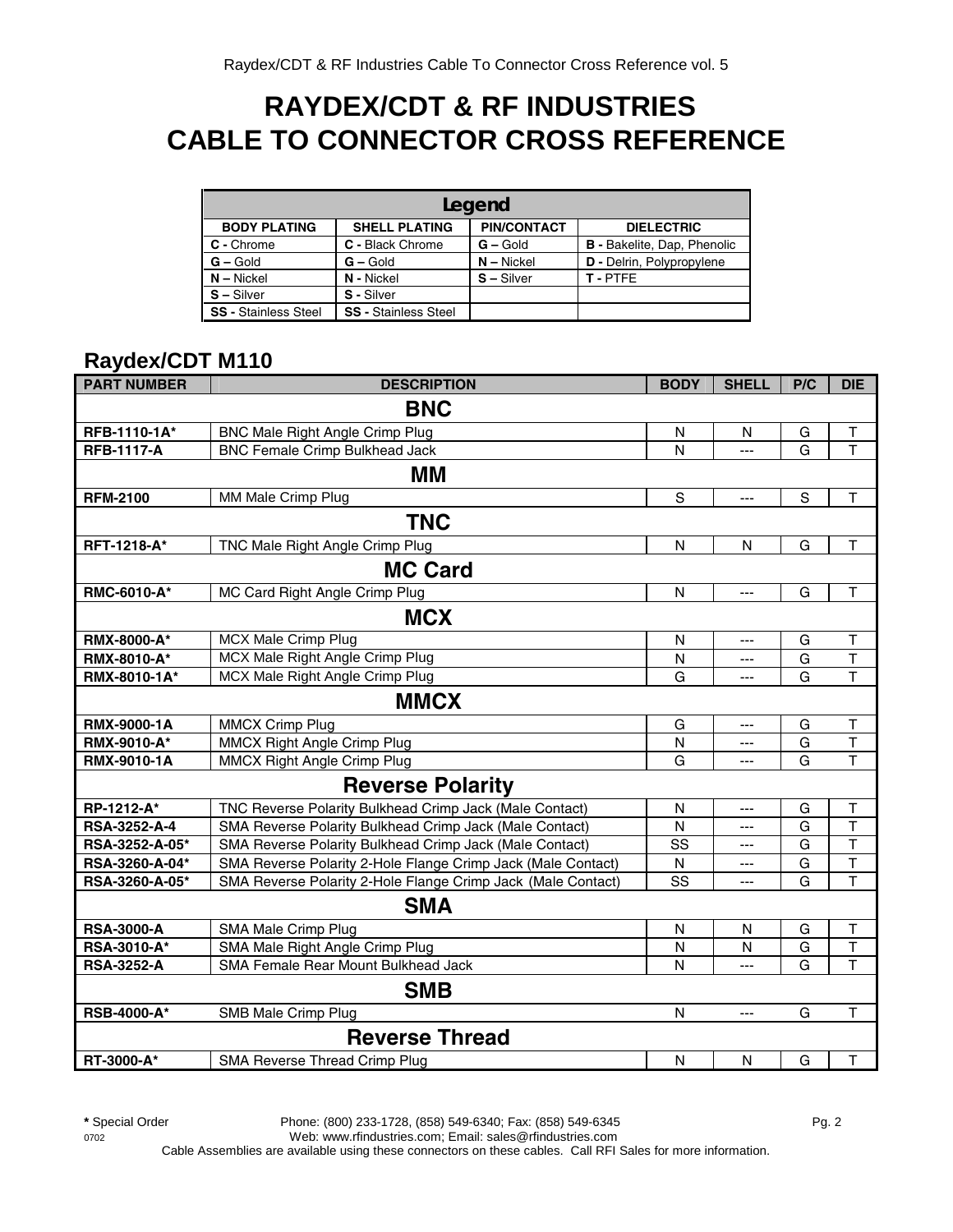#### **Raydex/CDT M109**

| <b>PART NUMBER</b> | <b>DESCRIPTION</b>                                         | <b>BODY</b> | <b>SHELL</b>             | P/C           | <b>DIE</b>              |
|--------------------|------------------------------------------------------------|-------------|--------------------------|---------------|-------------------------|
|                    | 1.0/2.3                                                    |             |                          |               |                         |
| RF123-7000-B       | 1.0/2.3 Series Male Snap-On Crimp Plug                     | N           | $---$                    | G             | T                       |
| RF123-7001-B       | 1.0/2.3 Series Male Slide-On Crimp Plug                    | N           | ---                      | G             | $\top$                  |
| RF123-7002-B       | 1.0/2.3 Series Male Screw-On Crimp Plug                    | N           | ---                      | G             | T                       |
| RF123-7050-1B      | 1.0/2.3 Series Female Slide-On Crimp Jack                  | G           | ---                      | G             | $\sf T$                 |
| RF123-7052-1B      | 1.0/2.3 Series Female Crimp Bulkhead Jack                  | G           | $---$                    | G             | $\mathsf{T}$            |
|                    | <b>BNC</b>                                                 |             |                          |               |                         |
| <b>RFB-1100-B</b>  | <b>BNC Male Clamp Solder Plug</b>                          | N           | N                        | G             | T                       |
| RFB-1106-5         | BNC Male Crimp Plug (Large Ferrule)                        | N           | N                        | G             | T                       |
| RFB-1106-6         | BNC Male Crimp Plug (Small Ferrule)                        | N           | N                        | G             | T                       |
| <b>RFB-1110-B</b>  | BNC Male R/A Crimp Plug                                    | N           | N                        | G             | T                       |
| RFB-1116-B-03      | BNC Female Crimp Front-Mount Bulkhead Jack                 | N           | $---$                    | G             | $\overline{\mathsf{T}}$ |
| <b>RFB-1117-BT</b> | BNC Female Crimp Rear-Mount Bulkhead, Panel Thickness .200 | N           | ---                      | G             | $\overline{\mathsf{T}}$ |
| RFB-1117-BT-03     | BNC Female Crimp Rear-Mount Bulkhead, Panel Thickness .140 | N           | ---                      | G             | $\overline{\mathsf{T}}$ |
| <b>RFB-1123-B</b>  | <b>BNC Female Crimp Socket Jack</b>                        | N           | ---                      | G             | T                       |
|                    | <b>FME</b>                                                 |             |                          |               |                         |
| <b>RFE-6000-B</b>  | FME Male Crimp Plug                                        | N           | N                        | G             | $\top$                  |
|                    | <b>MM</b>                                                  |             |                          |               |                         |
| RFM-2100-1         | MM Male Crimp Plug                                         | $\mathbf S$ | ---                      | ${\mathsf S}$ | $\top$                  |
|                    | N                                                          |             |                          |               |                         |
| RFN-1005-B-03      | N Male Crimp Plug                                          | ${\sf N}$   | N                        | G             | $\sf T$                 |
| RFN-1009-B-03*     | N Male Right Angle Crimp Plug, Square Body                 | N           | N                        | G             | $\sf T$                 |
| RFN-1022-18        | N Female Crimp Bulkhead Rear-Mount Jack                    | ${\sf N}$   | ---                      | G             | $\overline{\mathsf{T}}$ |
| <b>RFN-1022-8</b>  | N Female Crimp Bulkhead Rear-Mount Jack w/ O-Ring          | N           | ---                      | G             | $\overline{\mathsf{T}}$ |
| <b>RFN-1027-B</b>  | N Female Crimp Jack                                        | $\mathbf S$ | ---                      | G             | T                       |
|                    | <b>Modified Shell TNC</b>                                  |             |                          |               |                         |
| <b>RFS-2002</b>    |                                                            | ${\sf N}$   |                          | G             |                         |
|                    | Modified TNC Male Clamp Plug w/ Extended Threads           |             | ---                      |               | D                       |
|                    | <b>TNC</b>                                                 |             |                          |               |                         |
| RFT-1201-1B*       | TNC Male Clamp Plug                                        | N           | N                        | G             | $\sf T$                 |
| RFT-1202-3         | <b>TNC Male Crimp Plug</b>                                 | N           | N                        | G             | D                       |
| <b>RFT-1212-B</b>  | TNC Female Crimp Rear-Mount Bulkhead                       | N           | ---                      | G             | D                       |
|                    | <b>Mini-UHF</b>                                            |             |                          |               |                         |
| <b>RFU-600-3</b>   | Mini-UHF Male Crimp Plug                                   | N           | N                        | G             | Τ                       |
| RFU-600-10B*       | Mini-UHF Male Right Angle Crimp Plug                       | N           | N                        | G             | Τ                       |
| RFU-601-3          | Mini-UHF Female Crimp Jack                                 | N           | ---                      | G             | T                       |
| RFU-617-01         | Mini-UHF Female Crimp Rear-Mount Bulkhead with Hardware    | N           | ---                      | G             | D                       |
| <b>RFU-617-B</b>   | Mini-UHF Female Crimp Rear-Mount Bulkhead                  | N           | ---                      | G             | D                       |
|                    | <b>MC Card</b>                                             |             |                          |               |                         |
| RMC-6000-B*        | MC Card Straight Crimp Plug                                | N           | ---                      | G             | T                       |
| <b>RMC-6010-B</b>  | MC Card Right Angle Crimp Plug                             | N           | ---                      | G             | $\top$                  |
|                    | <b>MCX</b>                                                 |             |                          |               |                         |
| <b>RMX-8000-B</b>  | <b>MCX Male Crimp Plug</b>                                 | N           | $\hspace{0.05cm} \ldots$ | G             | Τ                       |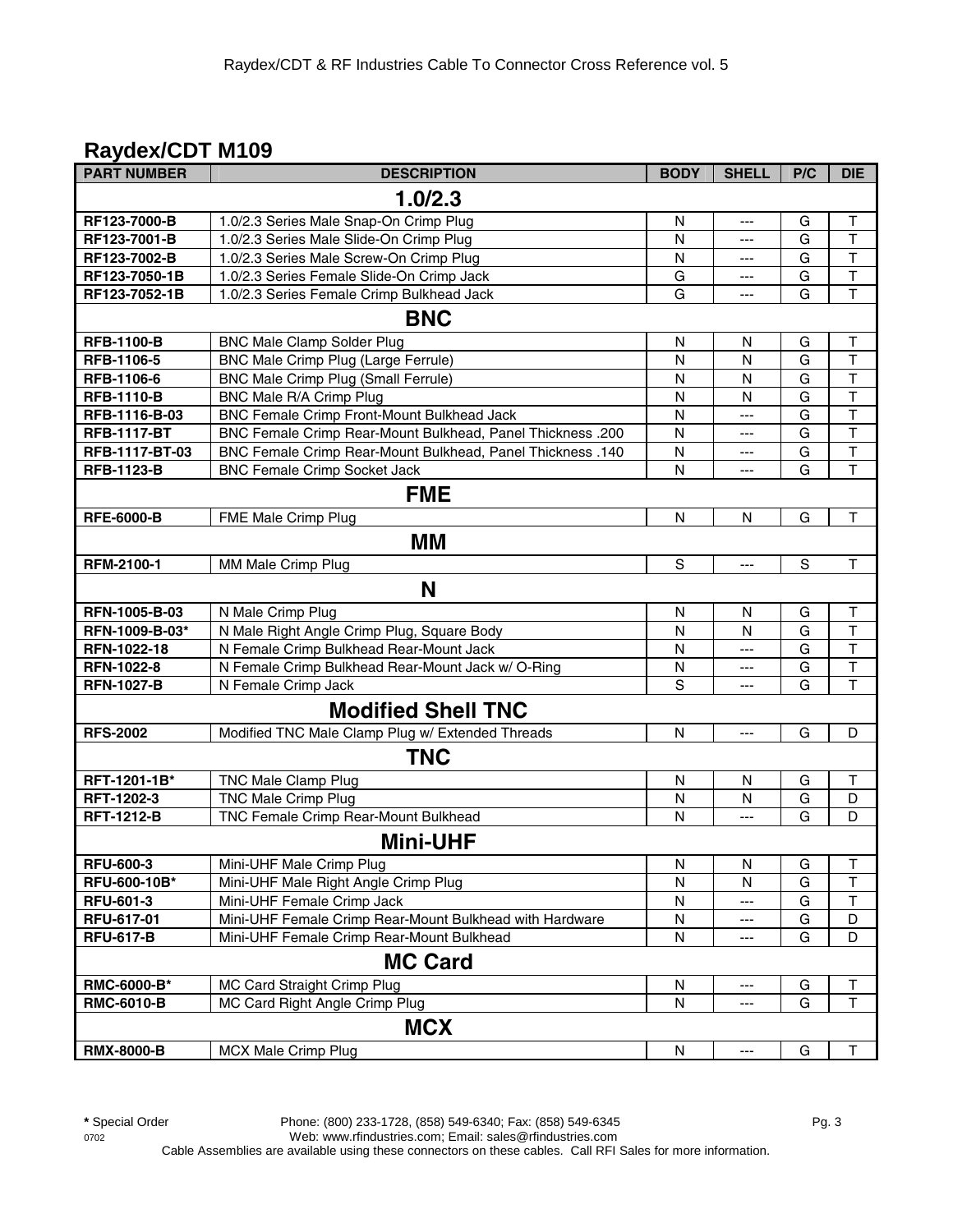#### Raydex/CDT & RF Industries Cable To Connector Cross Reference vol. 5

| <b>RMX-8000-1B</b> | MCX Male Crimp Plug             | G | $--$  | G |  |
|--------------------|---------------------------------|---|-------|---|--|
| <b>RMX-8010-B</b>  | MCX Male Right Angle Crimp Plug | N | $---$ | G |  |
| <b>RMX-8010-1B</b> | MCX Male Right Angle Crimp Plug | G | $---$ | G |  |
|                    | <b>MMCX</b>                     |   |       |   |  |
| <b>RMX-9000-1B</b> | <b>MMCX Male Crimp Plug</b>     | G | $---$ | G |  |

| <b>PART NUMBER</b>      | <b>DESCRIPTION</b>                                            | <b>BODY</b>  | <b>SHELL</b> | P/C | <b>DIE</b>              |  |  |
|-------------------------|---------------------------------------------------------------|--------------|--------------|-----|-------------------------|--|--|
| RMX-9010-1B             | MMCX Male Right Angle Crimp Plug                              | G            | ---          | G   | Т                       |  |  |
| <b>RMX-9050-1B</b>      | MMCX Female Crimp Jack                                        | G            | ---          | G   | T                       |  |  |
| <b>Reverse Polarity</b> |                                                               |              |              |     |                         |  |  |
| <b>RP-1117-BT</b>       | BNC Reverse Polarity Crimp Bulkhead Jack (Male Contact)       | N            | N            | G   | T                       |  |  |
| RP-1202-1B              | TNC Reverse Polarity Crimp Plug (Female Contact)              | N            | N            | G   | $\mathsf T$             |  |  |
| <b>RP-1212-B</b>        | TNC Reverse Polarity Rear-Mount Crimp B/H Jack (Male Contact) | $\mathsf{N}$ | N            | G   | $\mathsf T$             |  |  |
| <b>RP-1216-B</b>        | TNC Reverse Polarity Crimp Jack (Male Contact)                | N            | ---          | G   | $\overline{\mathsf{T}}$ |  |  |
| <b>RP-3000-B</b>        | SMA Reverse Polarity Crimp Plug (Female Contact)              | N            | N            | G   | $\top$                  |  |  |
| RP-3000-1B              | SMA Reverse Polarity Crimp Plug (Female Contact)              | G            | G            | G   | $\sf T$                 |  |  |
| RP-3010-1B              | SMA Reverse Polarity Right Angle Crimp Plug (Female Contact)  | G            | G            | G   | $\overline{\mathsf{T}}$ |  |  |
| RP-3050-1B              | SMA Reverse Polarity Female Crimp Jack (Male Contact)         | G            | G            | G   | $\top$                  |  |  |
| RP-3252-1B              | SMA Reverse Polarity Crimp Bulkhead Jack (Male Contact)       | G            | G            | G   | $\sf T$                 |  |  |
| <b>RP-4252-B</b>        | SMB Reverse Polarity Crimp Bulkhead Jack (Female Contact)     | $\mathsf{N}$ | ---          | G   | $\mathsf T$             |  |  |
|                         | <b>SMA</b>                                                    |              |              |     |                         |  |  |
| <b>RSA-3000-1B</b>      | SMA Male Crimp Plug                                           | G            | G            | G   | $\mathsf T$             |  |  |
| <b>RSA-3000-B</b>       | SMA Male Crimp Plug                                           | N            | N            | G   | $\mathsf T$             |  |  |
| <b>RSA-3000-B-SS</b>    | SMA Male Crimp Plug                                           | SS           | SS           | G   | $\mathsf T$             |  |  |
| RSA-3000-1B-03          | SMA Male Crimp Plug                                           | G            | SS           | G   | $\mathsf T$             |  |  |
| RSA-3000-7-B*           | SMA Male Crimp Plug                                           | SS           | SS           | G   | $\mathsf T$             |  |  |
| <b>RSA-3010-1B</b>      | SMA Male Right Angle Crimp Plug                               | G            | G            | G   | $\top$                  |  |  |
| RSA-3010-1B-04          | SMA Male Right Angle Crimp Plug                               | G            | SS           | G   | $\top$                  |  |  |
| <b>RSA-3010-B</b>       | SMA Male Right Angle Crimp Plug                               | N            | N            | G   | $\mathsf T$             |  |  |
| <b>RSA-3010-B-SS</b>    | SMA Male Right Angle Crimp Plug                               | SS           | SS           | G   | $\top$                  |  |  |
| <b>RSA-3050-1B</b>      | <b>SMA Female Crimp Jack</b>                                  | G            | G            | G   | $\top$                  |  |  |
| <b>RSA-3050-B</b>       | SMA Female Crimp Jack                                         | N            | ${\sf N}$    | G   | $\mathsf T$             |  |  |
| <b>RSA-3100-B</b>       | SMA Male Clamp Solder Plug                                    | N            | N            | G   | $\mathsf T$             |  |  |
| <b>RSA-3110-B</b>       | SMA Male Right Angle Clamp Plug                               | N            | N            | G   | $\mathsf T$             |  |  |
| <b>RSA-3252-B</b>       | SMA Female Bulkhead, W/O Gasket                               | N            | N            | G   | $\mathsf T$             |  |  |
| RSA-3252-B-03           | SMA Female Bulkhead, W/ Gasket                                | N            | N            | G   | $\mathsf T$             |  |  |
|                         | <b>SMB</b>                                                    |              |              |     |                         |  |  |
| <b>RSB-4000-B</b>       | <b>SMB Crimp Plug</b>                                         | N            | ---          | G   | $\mathsf T$             |  |  |
| <b>RSB-4000-B-03</b>    | SMB Crimp Plug (See Catalog)                                  | N            | ---          | G   | $\top$                  |  |  |
| <b>RSB-4000-1B</b>      | <b>SMB Crimp Plug</b>                                         | G            | ---          | G   | $\mathsf T$             |  |  |
| <b>RSB-4010-B</b>       | SMB Right Angle Crimp Plug                                    | N            | ---          | G   | $\top$                  |  |  |
| <b>RSB-4010-1B</b>      | SMB Right Angle Crimp Plug                                    | G            | ---          | G   | $\top$                  |  |  |
| <b>RSB-4050-B</b>       | SMB Crimp Jack                                                | N            | ---          | G   | $\overline{\mathsf{T}}$ |  |  |
| <b>RSB-4050-1B</b>      | SMB Crimp Jack                                                | G            | ---          | G   | T                       |  |  |
| <b>RSB-4055-1B</b>      | SMB Right Angle Crimp Jack                                    | G            | ---          | G   | T                       |  |  |
| <b>RSB-4100-B</b>       | SMB Clamp Plug                                                | N            | ---          | G   | T                       |  |  |
| <b>RSB-4252-B</b>       | SMB Jack, Crimp Bulkhead, Rear-Mount, W/ D-Flat               | $\mathsf{N}$ |              | G   | T                       |  |  |
|                         | <b>Reverse Thread</b>                                         |              |              |     |                         |  |  |
| RT-3252-1B-04           | SMA Reverse Thread Female Crimp                               | N            | ---          | G   | Τ                       |  |  |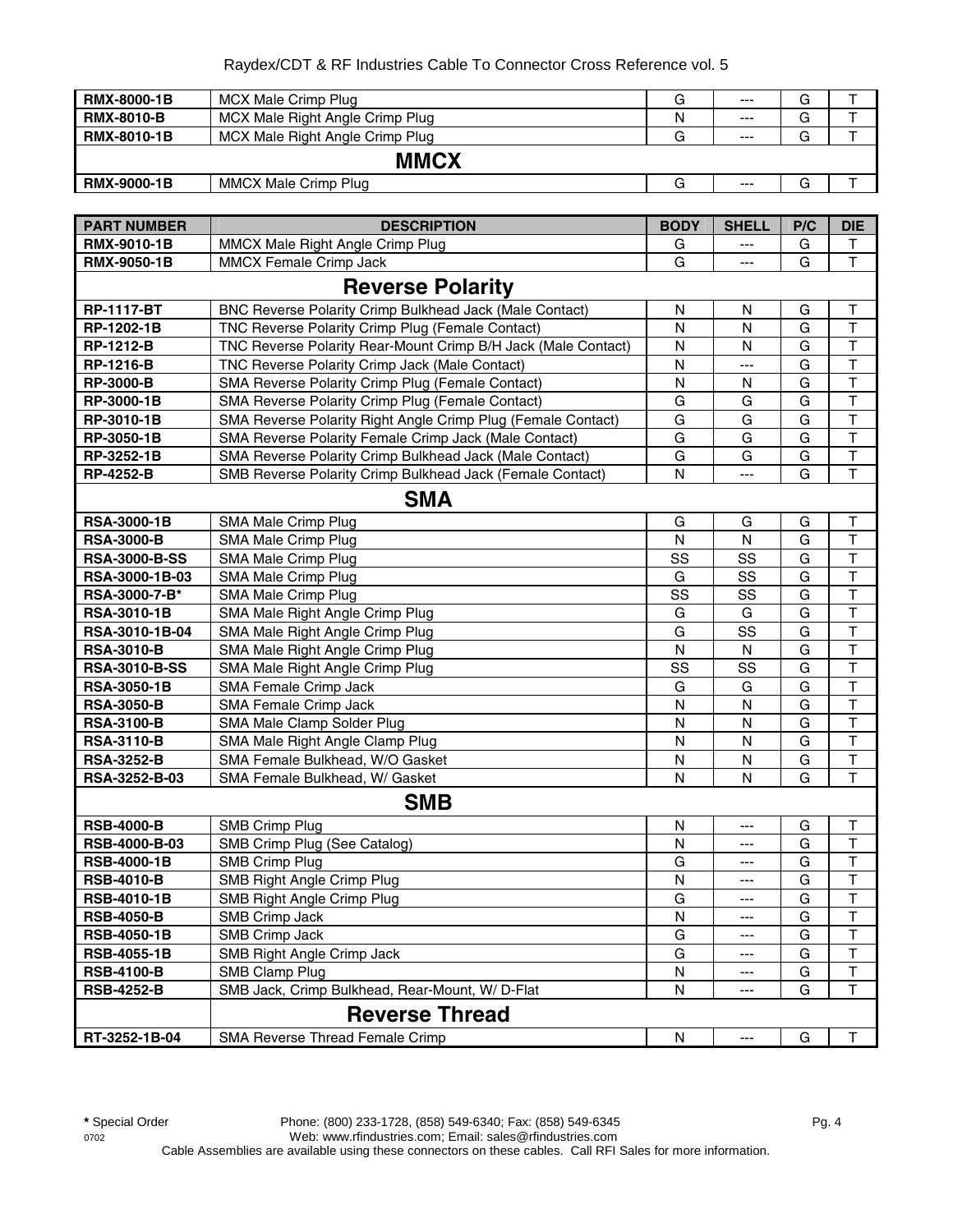#### **Raydex/CDT RG58 C/U, URM76**

| <b>PART NUMBER</b>  | <b>DESCRIPTION</b>                                                                | <b>BODY</b>    | <b>SHELL</b>   | P/C            | <b>DIE</b>              |
|---------------------|-----------------------------------------------------------------------------------|----------------|----------------|----------------|-------------------------|
|                     | <b>BNC</b>                                                                        |                |                |                |                         |
| RFB-1100-2          | BNC Male Clamp Solder Plug (Captive Pin); UG-88D/U                                | N              | N              | G              | D                       |
| <b>RFB-1100-2ST</b> | BNC Clamp Solder Plug(Captive Pin); UG-88/U, C/U, D/U, E/U                        | S              | S              | G              | $\sf T$                 |
| <b>RFB-1102-T</b>   | <b>BNC Male Solderless Plug</b>                                                   | N              | N              | S              | $\top$                  |
| <b>RFB-1104</b>     | <b>BNC Male Twist-on Plug</b>                                                     | N              | N              | $\mathbf S$    | D                       |
| RFB-1106-2          | BNC Male Crimp Plug; UG-1785/U                                                    | N              | N              | G              | D                       |
| <b>RFB-1106-2ST</b> | BNC Male Crimp Plug; UG-1785/U                                                    | S              | S              | G              | $\mathsf{T}$            |
| <b>PART NUMBER</b>  | <b>DESCRIPTION</b>                                                                | <b>BODY</b>    | <b>SHELL</b>   | P/C            | <b>DIE</b>              |
| <b>RFB-1106-2T</b>  | BNC Male Crimp Plug; UG-1785/U                                                    | N              | N              | G              | Τ                       |
| RFB-1106-9          | BNC Male Q/D Univ. Crimp Plug; for BNC, TNC, & N Female                           | N              | N              | G              | D                       |
| RFB-1106-C-03       | <b>BNC Male Crimp with BeCu Contact</b>                                           | ${\sf N}$      | N              | G              | D                       |
| RFB-1110-C-04       | <b>BNC Male Right Angle Clamp Plug</b>                                            | $\mathbf S$    | $\mathbf S$    | G              | $\top$                  |
| <b>RFB-1110-S</b>   | BNC Male Right Angle Solder Plug; UG-913/U, A/U                                   | S              | S              | S              | $\overline{\mathsf{T}}$ |
| RFB-1110-1          | BNC Male Right Angle Crimp Plug                                                   | N              | N              | G              | $\overline{\mathsf{T}}$ |
| RFB-1110-C-04       | <b>BNC Male Right Angle Clamp Plug</b>                                            | $\overline{s}$ | S              | G              | $\overline{\mathsf{T}}$ |
| <b>RFB-1117</b>     | <b>BNC Female Crimp Bulkhead Jack</b>                                             | $\mathsf{N}$   | $\overline{a}$ | G              | D                       |
| <b>RFB-1121</b>     | <b>BNC Female Twist-on Jack</b>                                                   | N              | ---            | S              | D                       |
| RFB-1123-1          | <b>BNC Female Crimp Jack</b>                                                      | $\mathsf{N}$   | ---            | G              | $\overline{\mathsf{T}}$ |
| <b>RFB-1160</b>     | BNC Wall Plate Flush Mount Crimp Jack                                             | $\mathsf{N}$   | ---            | G              | D                       |
| <b>RFB-1161</b>     | BNC Wall Plate Flush Mount Twist on Jack                                          | N              | ---            | G              | D                       |
|                     | <b>7/16 Din</b>                                                                   |                |                |                |                         |
| RFD-1600-2-C        | 7/16 Din Male Clamp Plug Combo Straight or Right Angle                            | $\mathbb S$    | S              | $\mathbb S$    | $\mathsf T$             |
| RFD-1605-2-C        | 7/16 Din Male Crimp Plug Combo Straight or Right Angle                            | $\mathbf S$    | S              | $\overline{s}$ | $\overline{\mathsf{T}}$ |
| RFD-1625-2-C        | 7/16 Din Female Clamp Jack Combo Straight or Right Angle                          | $\mathbf S$    | ---            | $\overline{s}$ | $\overline{\mathsf{T}}$ |
| RFD-1630-2-C        | 7/16 Din Female Crimp Jack Combo Straight or Right Angle                          | $\mathbf S$    | ---            | S              | $\overline{\mathsf{T}}$ |
| RFD-1641-2-C*       | 7/16 Din Female 4-Hole Flange Clamp Panel Mount, Combo                            | S              | ---            | S              | $\overline{\mathsf{T}}$ |
|                     | Straight or Right Angle                                                           |                |                |                |                         |
| RFD-1642-2-C*       | 7/16 Din Female 4-Hole Flange Crimp Panel Mount, Combo<br>Straight or Right Angle | $\mathbf S$    | ---            | S              | T                       |
|                     | <b>FME</b>                                                                        |                |                |                |                         |
| <b>RFE-6000-C</b>   | FME Male Crimp                                                                    | N              | ---            | G              | $\mathsf T$             |
| RFE-6000-6C*        | FME Male Crimp, Black                                                             | C              | ---            | G              | $\mathsf{T}$            |
| <b>RFE-6050-C</b>   | <b>FME Female Crimp</b>                                                           | N              | $---$          | G              | $\top$                  |
| RFE-6050-6C*        | FME Female Crimp, Black                                                           | $\mathsf C$    | ---            | G              | $\mathsf T$             |
|                     | N                                                                                 |                |                |                |                         |
| <b>RFN-1000-N</b>   | N Male Solder Clamp Plug; UG-536 B/U                                              | N              | N              | G              | $\mathsf T$             |
| <b>RFN-1000-1S</b>  | N Male Solder Clamp Plug; UG-536 A/U                                              | S              | $\mathbf S$    | G              | $\top$                  |
| <b>RFN-1001-S</b>   | N Male Solder Plug                                                                | S              | S              | G              | $\sf T$                 |
| <b>RFN-1005-2N</b>  | N Male Crimp Plug                                                                 | N              | N              | G              | $\mathsf T$             |
| <b>RFN-1005-3C</b>  | N Male Crimp Plug                                                                 | ${\sf S}$      | $\mathbf S$    | G              | $\mathsf T$             |
| <b>RFN-1005-5</b>   | N Male Crimp Plug (Quick Disconnect)                                              | S              | S              | G              | $\sf T$                 |
| <b>RFN-1009-C</b>   | N Male Right Angle Crimp Plug                                                     | S              | ${\mathsf S}$  | G              | T                       |
| RFN-1009-C-03       | N Male Right Angle Crimp Plug, Square Body                                        | $\mathbf S$    | S              | G              | $\top$                  |
| RFN-1021-6          | N Female Chassis, 4-Hole Flange, Solder Clamp                                     | $\mathbf S$    | ---            | G              | $\top$                  |
| RFN-1022-8-C        | N Female Crimp Blkhd, Rear Mount w/ O-Ring, for RG-58/U                           | N              | $---$          | G              | T                       |
| <b>RFN-1025-1</b>   | N Female Cable Clamp Jack; UG-536B/U                                              | S              | ---            | G              | $\top$                  |
| <b>RFN-1027</b>     | N Female Crimp Cable Jack                                                         | S              | ---            | G              | $\mathsf T$             |
|                     | <b>Modified Shell SMA</b>                                                         |                |                |                |                         |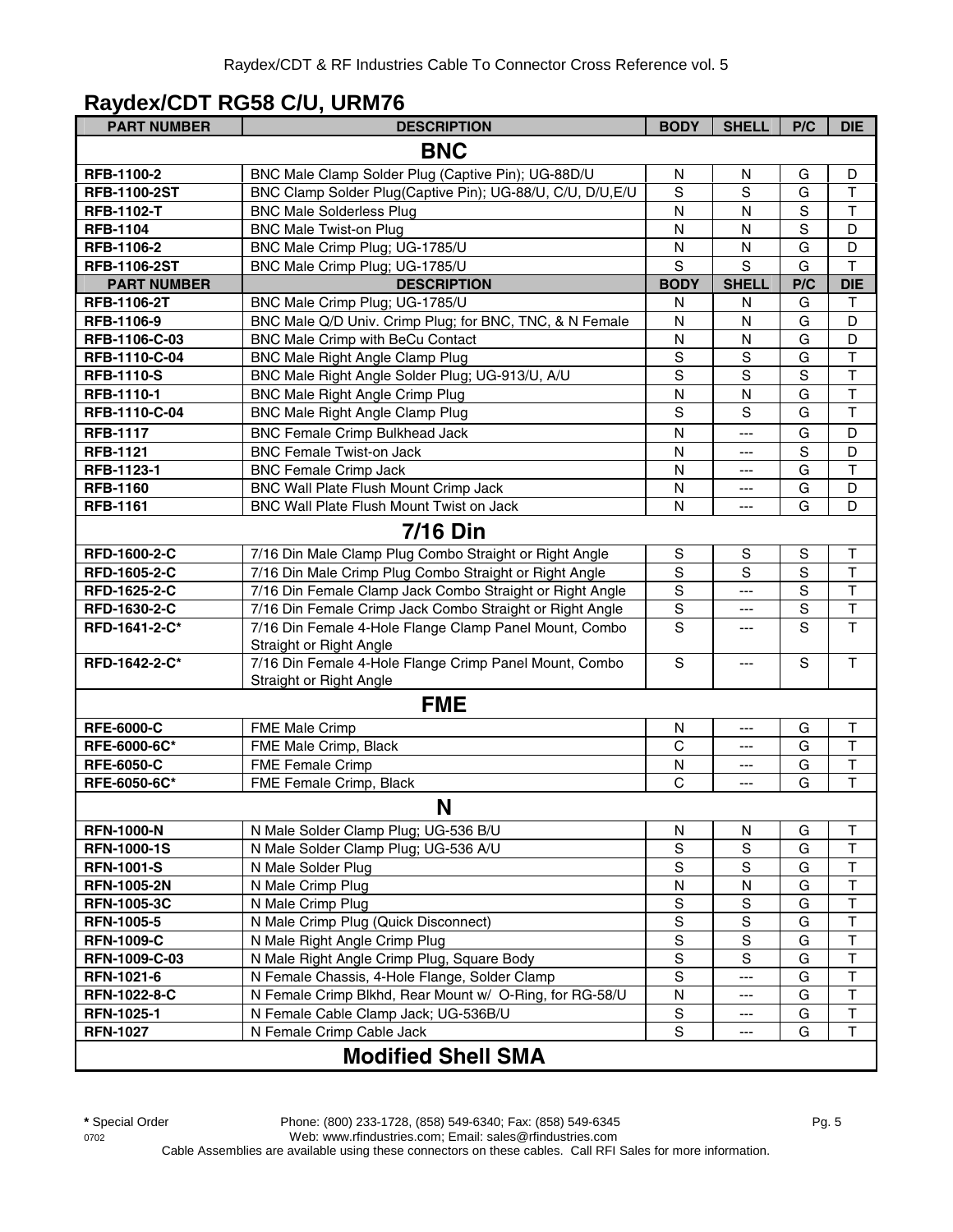| <b>RFS-2006</b>    | SMA Male Right Angle Crimp with Modified Shell                      | N            | ---            | G           | $\mathsf T$             |  |  |
|--------------------|---------------------------------------------------------------------|--------------|----------------|-------------|-------------------------|--|--|
| <b>TNC</b>         |                                                                     |              |                |             |                         |  |  |
| <b>RFT-1200</b>    | TNC Male Clamp Solder Plug; MS39012/26-0101                         | $\mathsf{N}$ | N              | $\mathbf S$ | $\mathsf T$             |  |  |
| <b>RFT-1202-2</b>  | TNC Male Crimp Plug (Captive Pin); MS39012/26-0011                  | N            | N              | G           | D                       |  |  |
| <b>RFT-1202-2B</b> | TNC Male Crimp Plug (Black Body); MS39012/26-001                    | $\mathsf{C}$ | C              | G           | D                       |  |  |
| <b>RFT-1202-2T</b> | TNC Male Crimp Plug (Captive Pin); MS39012/26-0011                  | N            | N              | G           | $\mathsf{T}$            |  |  |
| RFT-1202-5         | TNC Male Crimp Plug; (Quick Disconnect)                             | N            | N              | G           | D                       |  |  |
| <b>RFT-1204</b>    | <b>TNC Male Solderless Plug</b>                                     | N            | N              | $\mathbf S$ | D                       |  |  |
| <b>RFT-1206</b>    | TNC Male Twist on Plug; AMP 2221983-7                               | $\mathsf{N}$ | $\mathsf{N}$   | S           | D                       |  |  |
| <b>RFT-1212</b>    | TNC Female Crimp Bulkhead Jack; MS39012/23329/4-14                  | N            | ---            | G           | D                       |  |  |
| <b>RFT-1214</b>    | TNC Female Twist on Cable Jack                                      | $\mathsf{N}$ | $---$          | S           | D                       |  |  |
| RFT-1216-1         | TNC Female Crimp Cable Jack; MS39012/27-0504                        | $\mathsf{N}$ | $---$          | G           | D                       |  |  |
| <b>RFT-1218</b>    | TNC Male R/A Crimp Plug; MS39012/30-0504                            | N            | N              | G           | T                       |  |  |
| <b>PART NUMBER</b> | <b>DESCRIPTION</b>                                                  | <b>BODY</b>  | <b>SHELL</b>   | P/C         | <b>DIE</b>              |  |  |
|                    | <b>UHF</b>                                                          |              |                |             |                         |  |  |
| <b>RFU-500</b>     | UHF Solder Plug; PL-259; Use with RFU-530 Reducer                   | S            | N              | S           | Dap                     |  |  |
| <b>RFU-501</b>     | UHF Solder Plug; PL-259; Use with RFU-530-S Reducer                 | S            | S              | S           | T                       |  |  |
| <b>RFU-504</b>     | UHF Male Push on Ferrule (No Installation Tools); PL-259            | N            | N              | $\mathbf S$ | Dap                     |  |  |
| <b>RFU-505</b>     | <b>UHF Male Crimp Plug</b>                                          | $\mathsf{N}$ | N              | S           | Dap                     |  |  |
| <b>RFU-505-ST</b>  | <b>UHF Male Crimp Plug</b>                                          | S            | $\mathbf S$    | $\mathbf S$ | $\mathsf{T}$            |  |  |
| <b>RFU-505-5</b>   | UHF Male Crimp Plug (Short Crimp)                                   | N            | N              | N           | D                       |  |  |
| <b>RFU-520</b>     | UHF Female Cable Clamp Jack                                         | N            | $---$          | S           | $\top$                  |  |  |
| <b>RFU-527</b>     | <b>UHF Female Crimp</b>                                             | N            | N.             | S           | D                       |  |  |
| <b>RFU-527-T</b>   | <b>UHF Female Crimp Jack</b>                                        | N            | $\overline{a}$ | S           | T                       |  |  |
| <b>RFU-530</b>     | Adapter/Reducer; Use with RFU-500                                   | N            | ---            | ---         | ---                     |  |  |
| <b>RFU-530-S</b>   | Adapter/Reducer; Use with RFU-501                                   | $\mathbf S$  | ---            | ---         | ---                     |  |  |
| <b>RFU-530-Z*</b>  | Adapter/Reducer; Use with RFU-500 & 501                             | N            | ---            | ---         | ---                     |  |  |
|                    | <b>Mini-UHF</b>                                                     |              |                |             |                         |  |  |
| <b>RFU-600</b>     | Mini-UHF Push-on Ferrule Plug (No Installation Tools<br>Needed)     | N            | N              | S           | T                       |  |  |
| <b>RFU-600-1</b>   | Mini-UHF Male Crimp Plug; (AMP Drawn Metal Type)                    | N            | N              | S           | D                       |  |  |
| <b>RFU-600-2</b>   | Mini-UHF Male Crimp Plug, Short, Black Chrome; Onaglass<br>Antennas | $\mathsf{C}$ | C              | G           | D                       |  |  |
| <b>RFU-600-5</b>   | Mini-UHF Male Crimp Plug (Quick Disconnect)                         | N            | N              | G           | D                       |  |  |
| <b>RFU-600-6</b>   | Mini-UHF Male Crimp Plug; AMP 2266-001, Amphenol 81-<br>115         | N            | N              | S           | D                       |  |  |
| <b>RFU-600-10C</b> | Mini-UHF Male R/A Crimp Plug                                        | N            | N              | G           | T                       |  |  |
| <b>RFU-601-1</b>   | Mini-UHF Female Crimp Jack                                          | N            | ---            | G           | D                       |  |  |
| <b>RFU-617-C</b>   | Mini-UHF Female Crimp Rear Mount Bulkhead Jack                      | N            | ---            | G           | D                       |  |  |
|                    | <b>Reverse Polarity</b>                                             |              |                |             |                         |  |  |
| <b>RP-1005-C</b>   | N Reverse Polarity Male Crimp Plug (Female Contact)                 | N            | N              | G           | T                       |  |  |
| <b>RP-1106-C</b>   | BNC Reverse Polarity Male Crimp Plug (Female Contact)               | N            | N              | G           | $\top$                  |  |  |
| <b>RP-1117-C</b>   | BNC Reverse Polarity Crimp Bulkhead Jack (Male Contact)             | N            | ---            | G           | $\mathsf T$             |  |  |
| <b>RP-1202-C</b>   | TNC Reverse Polarity Male Crimp Plug (Female Contact)               | N            | N              | G           | $\overline{\mathsf{T}}$ |  |  |
| <b>RP-1212-C</b>   | TNC Reverse Polarity Crimp Bulkhead Jack (Male Contact)             | N            | ---            | G           | $\top$                  |  |  |
| <b>RP-3000-C</b>   | SMA Reverse Polarity Male Crimp Plug (Female Contact)               | N            | N              | G           | $\mathsf T$             |  |  |
| RP-3000-1C         | SMA Reverse Polarity Male Crimp Plug (Female Contact)               | G            | G              | G           | $\overline{\mathsf{T}}$ |  |  |
| RP-3010-1C         | SMA Reverse Polarity R/A Crimp Plug (Female Contact)                | G            | G              | G           | $\overline{\mathsf{T}}$ |  |  |
| RP-3050-1C         | SMA Reverse Polarity Crimp Jack (Male Contact)                      | N            | ---            | G           | $\overline{\mathsf{T}}$ |  |  |
| RP-3252-1C         | SMA Reverse Polarity Crimp Bulkhead Jack (Male Contact)             | G            | ---            | G           | $\mathsf{T}$            |  |  |
|                    | <b>SMA</b>                                                          |              |                |             |                         |  |  |
| <b>RSA-3000-C</b>  | SMA Male Crimp Plug                                                 | N            | ${\sf N}$      | G           | Т                       |  |  |

**\*** Special Order Phone: (800) 233-1728, (858) 549-6340; Fax: (858) 549-6345 Pg. 6

0702 Web: www.rfindustries.com; Email: sales@rfindustries.com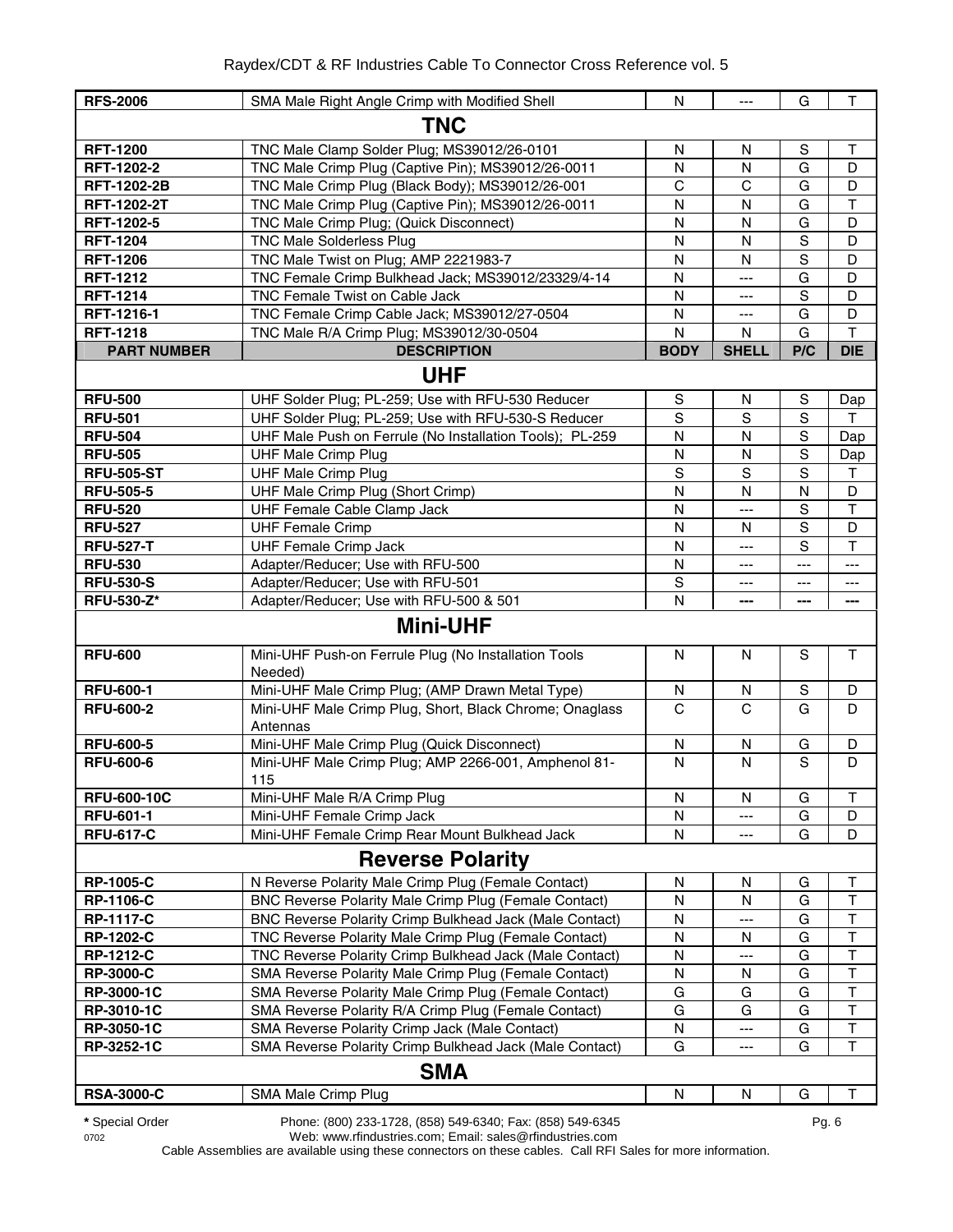#### Raydex/CDT & RF Industries Cable To Connector Cross Reference vol. 5

| <b>RSA-3000-1C</b> | SMA Male Crimp Plug, Three Piece             | N            | G           | G   | т          |
|--------------------|----------------------------------------------|--------------|-------------|-----|------------|
| <b>RSA-3010-C</b>  | SMA Male R/A Crimp Plug                      | N            | N           | G   |            |
| <b>RSA-3050-C</b>  | <b>SMA Female Crimp</b>                      | N            | $- - -$     | G   | т          |
| <b>RSA-3060-C*</b> | SMA Female Right Angle Crimp Jack            | N            | ---         | G   |            |
| <b>RSA-3100-C</b>  | SMA Male Clamp Solder Plug                   | N            | N           | G   | т          |
| <b>RSA-3110-C</b>  | SMA Male Right Angle Clamp Plug              | Ν            | N           | G   |            |
| <b>RSA-3220-C*</b> | SMA Male Crimp Bulkhead, 2-Hole Flange       | N            | N           | G   | т          |
| <b>RSA-3230-C*</b> | SMA Male Crimp Bulkhead, 4-Hole Flange       | N            | N           | G   | т          |
| RSA-3252-1C*       | SMA Female Crimp Bulkhead                    | G            | ---         | G   | т          |
| <b>RSA-3252-C</b>  | SMA Female Crimp Bulkhead                    | N            | ---         | G   | т          |
| <b>RSA-3260-C</b>  | SMA Female Crimp Bulkhead, 2-Hole Flange     | N            | ---         | G   | т          |
| <b>RSA-3270-C</b>  | SMA Female Crimp Bulkhead, 4-Hole Flange     | N            | ---         | G   |            |
|                    | <b>Reverse Thread</b>                        |              |             |     |            |
| <b>RT-1005-C</b>   | N Reverse Thread Male Crimp Plug             | N            | N           | G   |            |
| RT-1009-C-03       | N Reverse Thread Right Angle Male Crimp Plug | N            | N           | G   |            |
| <b>PART NUMBER</b> | <b>DESCRIPTION</b>                           | <b>SHELL</b> | <b>BODY</b> | P/C | <b>DIE</b> |
| <b>RT-1200-C</b>   | TNC Reverse Thread Male Clamp Plug           | N            | N           | S   | т          |
| <b>RT-1202-C</b>   | TNC Reverse Thread Male Crimp Plug           | N            | N           | G   | D          |
| RT-3000-1C         | SMA Reverse Thread Male Crimp Plug           | N            | N           | G   |            |

#### **Raydex/CDT M17/175-00001, RG223**

| <b>PART NUMBER</b>   | <b>DESCRIPTION</b>                                                                    | <b>SHELL</b>   | <b>BODY</b>    | P/C            | <b>DIE</b>              |
|----------------------|---------------------------------------------------------------------------------------|----------------|----------------|----------------|-------------------------|
|                      | <b>BNC</b>                                                                            |                |                |                |                         |
| RFB-1100-2           | <b>BNC Male Clamp Plug</b>                                                            | N              | N              | G              | D                       |
| <b>RFB-1100-2ST</b>  | <b>BNC Male Clamp Plug</b>                                                            | S              | S              | G              | $\overline{\mathsf{T}}$ |
| <b>RFB-1102-T</b>    | <b>BNC Male Solderless Clamp Plug</b>                                                 | N              | N              | $\overline{s}$ | $\overline{\mathsf{T}}$ |
| <b>RFB-1106-C1ST</b> | <b>BNC Male Crimp Plug</b>                                                            | S              | S              | G              | $\overline{\mathsf{T}}$ |
| <b>RFB-1106-2TC1</b> | <b>BNC Male Crimp Plug</b>                                                            | N              | N              | G              | $\overline{\mathsf{T}}$ |
| <b>RFB-1106-C1</b>   | <b>BNC Male Crimp</b>                                                                 | N              | N              | G              | D                       |
| RFB-1110-C-04        | <b>BNC Male Right Angle Clamp Plug</b>                                                | S              | S              | G              | $\overline{\mathsf{T}}$ |
| <b>RFB-1110-C1</b>   | BNC Male Right Angle Crimp Plug, RG-55                                                | N              | N              | G              | $\overline{\mathsf{T}}$ |
| <b>RFB-1117-C1</b>   | <b>BNC Female Crimp Rear Mount Bulkhead Jack</b>                                      | N              | ---            | G              | D                       |
| RFB-1123-C1          | <b>BNC Female Crimp</b>                                                               | $\mathsf{N}$   | ---            | G              | $\mathsf{T}$            |
|                      | <b>7/16 Din</b>                                                                       |                |                |                |                         |
| RFD-1600-2-C1        | 7/16 Din Male Clamp Plug Combo Straight or Right Angle                                | $\mathbf S$    | $\mathbf S$    | $\mathbb S$    | Τ                       |
| RFD-1605-2-C1        | 7/16 Din Male Crimp Plug Combo Straight or Right Angle                                | S              | $\overline{s}$ | $\overline{s}$ | $\mathsf T$             |
| RFD-1611-2-C1*       | 7/16 Din Male Crimp Rear Mount Bulkhead Plug                                          | $\mathbf S$    | S              | S              | $\mathsf T$             |
| RFD-1625-2-C1        | 7/16 Din Female Clamp Jack Combo Straight or Right Angle                              | $\mathbf S$    | ---            | S              | $\overline{\mathsf{T}}$ |
| RFD-1630-2-C1        | 7/16 Din Female Crimp Jack Combo Straight or Right Angle                              | $\mathbf S$    | ---            | S              | $\overline{\mathsf{T}}$ |
| RFD-1641-2-C1*       | 7/16 Din Female 4-Hole Flange Panel Mount Clamp Jack Combo<br>Straight or Right Angle | S              | ---            | S              | T.                      |
| RFD-1642-2-C1*       | 7/16 Din Female 4-Hole Flange Panel Mount Crimp Jack Combo<br>Straight or Right Angle | $\mathbf S$    | ---            | S              | $\mathsf{T}$            |
|                      | N                                                                                     |                |                |                |                         |
| <b>RFN-1000-N</b>    | N Male Clamp Plug                                                                     | N              | N              | G              | $\sf T$                 |
| <b>RFN-1000-1S</b>   | N Male Clamp Plug                                                                     | S              | S              | G              | $\overline{\mathsf{T}}$ |
| <b>RFN-1001-S</b>    | N Male Solder Plug                                                                    | S              | S              | G              | $\overline{\mathsf{T}}$ |
| <b>RFN-1005-C1</b>   | N Male Crimp Plug                                                                     | S              | N              | G              | $\overline{\mathsf{T}}$ |
| RFN-1005-3C1         | N Male Crimp Plug                                                                     | S              | S              | G              | $\overline{\mathsf{T}}$ |
| <b>RFN-1005-5C1</b>  | N Male Quick Disconnect Crimp Plug                                                    | S              | S              | G              | $\mathsf T$             |
| <b>RFN-1009-C1</b>   | N Male R/A Crimp Plug                                                                 | $\mathsf S$    | $\overline{s}$ | G              | T                       |
| <b>RFN-1021-6</b>    | N Female 4-Hole Flange Panel Mount Clamp Jack                                         | $\overline{s}$ | ---            | G              | T                       |

**\*** Special Order Phone: (800) 233-1728, (858) 549-6340; Fax: (858) 549-6345 Pg. 7

0702 Web: www.rfindustries.com; Email: sales@rfindustries.com Cable Assemblies are available using these connectors on these cables. Call RFI Sales for more information.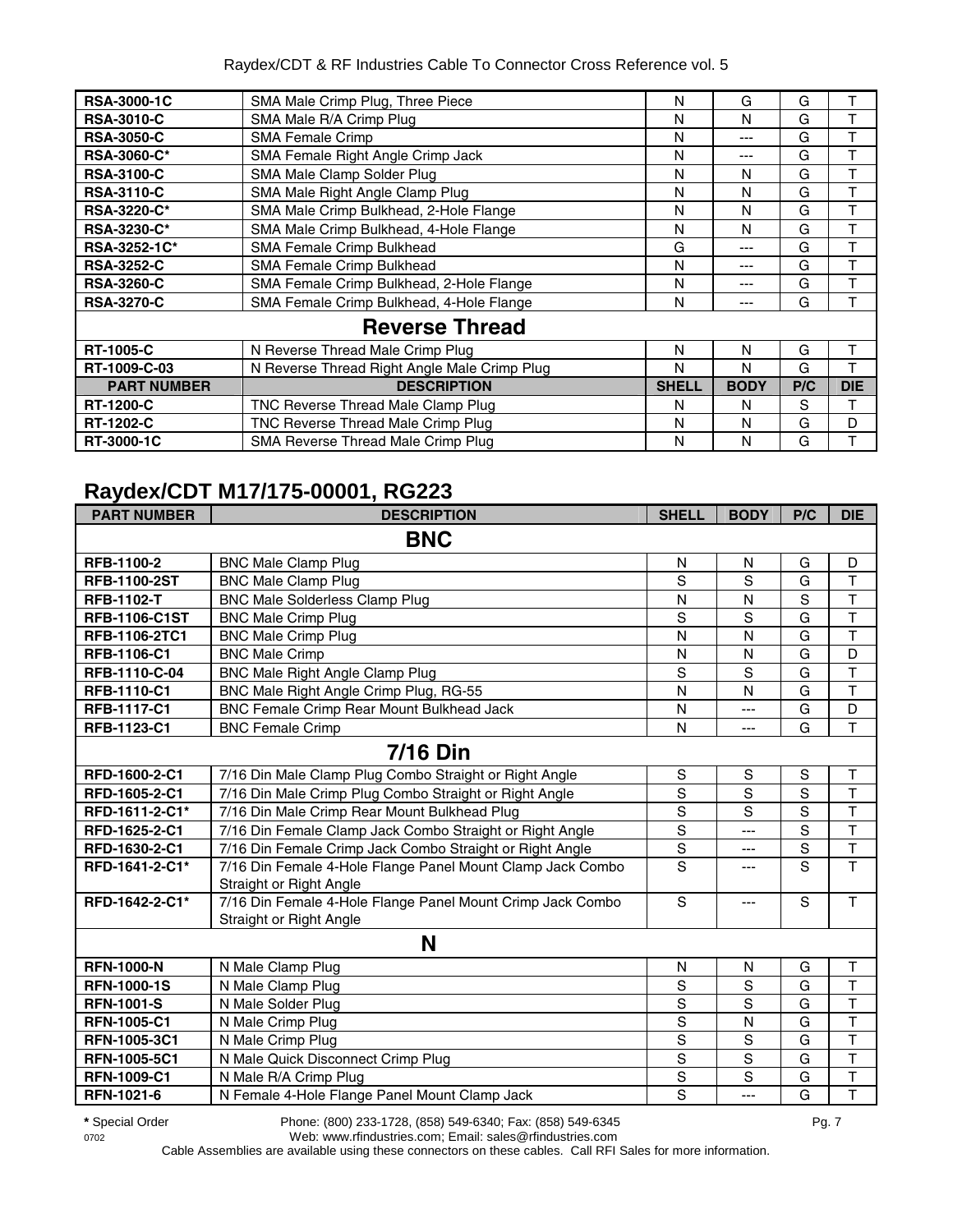| RFN-1022-8-C1      | N Female Crimp, Rear Mount Bulkhead, RG-142/U                       | N              | ---            | G           | Τ                            |
|--------------------|---------------------------------------------------------------------|----------------|----------------|-------------|------------------------------|
| <b>RFN-1025-1</b>  | N Female Clamp Jack                                                 | S              | ---            | G           | $\top$                       |
| RFN-1027-C1        | N Female Crimp Jack                                                 | $\overline{s}$ | $\overline{a}$ | G           | $\overline{\mathsf{T}}$      |
|                    | <b>TNC</b>                                                          |                |                |             |                              |
| <b>RFT-1200</b>    | TNC Male Clamp Plug                                                 | N              | $\mathsf{N}$   | G           | $\top$                       |
| <b>RFT-1202-C1</b> | <b>TNC Male Crimp Plug</b>                                          | $\mathsf{N}$   | N              | G           | D                            |
| RFT-1202-2TC1      | TNC Male Crimp, RG-142/U                                            | N              | N              | G           | $\top$                       |
| RFT-1212-C1        | TNC Female Crimp Bulkhead Jack, Rear Mount with D-Flat & O-<br>Ring | N              | $\overline{a}$ | G           | D                            |
| RFT-1216-C1        | <b>TNC Female Crimp Jack</b>                                        | N              | $\cdots$       | G           | D                            |
| RFT-1218-C1        | TNC Male R/A Crimp Plug                                             | $\mathsf{N}$   | N              | G           | T                            |
|                    | <b>UHF</b>                                                          |                |                |             |                              |
| <b>RFU-500</b>     | UHF Solder Plug, PL-259                                             | S              | N              | S           | Dap                          |
| <b>RFU-501</b>     | UHF Solder Plug, PL-259                                             | S              | S              | $\mathbf S$ | T                            |
| <b>RFU-505-C1</b>  | <b>UHF Male Crimp</b>                                               | N              | $\mathsf{N}$   | S           | Dap                          |
| <b>RFU-520</b>     | <b>UHF Female Clamp Jack</b>                                        | $\mathsf{N}$   | $\overline{a}$ | S           | Т                            |
| <b>PART NUMBER</b> | <b>DESCRIPTION</b>                                                  | <b>SHELL</b>   | <b>BODY</b>    | P/C         | <b>DIE</b>                   |
| <b>RFU-530</b>     | Reducer/Adapter, Use with RFU-500 & 501; UG-175/U                   | ---            | N              | $---$       | $\qquad \qquad - -$          |
| <b>RFU-530-S</b>   | Reducer/Adapter, Use with RFU-500 & 501; UG-175/U                   | $\cdots$       | S              | ---         | $\overline{\phantom{a}}$     |
| <b>RFU-530-Z*</b>  | Reducer/Adapter, Use with RFU-500 & 501; UG-175/U                   | ---            | N              | ---         | $\qquad \qquad \cdots$       |
|                    | <b>Mini-UHF</b>                                                     |                |                |             |                              |
| RFU-600-1C1        | Mini-UHF Male Crimp Plug                                            | N              | N              | G           | D                            |
| <b>RFU-600-6C1</b> | Mini-UHF Male Crimp Plug                                            | N              | $\mathsf{N}$   | S           | D                            |
| RFU-600-10C1       | Mini-UHF Male R/A Crimp Plug                                        | N              | N              | G           | $\top$                       |
| <b>RFU-601-C1</b>  | Mini-UHF Female Crimp Jack, Die-cast Zinc                           | N              | ---            | S           | D                            |
|                    | <b>Reverse Polarity</b>                                             |                |                |             |                              |
| RP-1005-C1         | N Reverse Polarity Crimp Plug (Female Contact)                      | N              | N              | G           | Τ                            |
| RP-1202-C1         | TNC Reverse Polarity Crimp Plug (Female Contact)                    | N              | N              | G           | $\top$                       |
| RP-1212-C1         | TNC Reverse Polarity Rear Mount B/H Crimp Jack (Male Contact)       | N              | $---$          | G           | $\top$                       |
| RP-3000-C1         | SMA Reverse Polarity Crimp Plug (Female Contact)                    | N              | N              | G           | $\top$                       |
| RP-3000-1C1        | SMA Reverse Polarity Crimp Plug (Female Contact)                    | G              | G              | G           | $\mathsf T$                  |
| RP-3010-1C1        | SMA Reverse Polarity Right Angle Crimp Plug (Female Contact)        | G              | G              | G           | $\top$                       |
| RP-3050-1C1        | SMA Reverse Polarity Female Crimp Jack (Male Contact)               | G              | ---            | G           | $\overline{\mathsf{T}}$      |
| RP-3252-1C1        | SMA Reverse Polarity Bulkhead Crimp Jack (Male Contact)             | G              | $\overline{a}$ | G           | $\overline{1}$               |
|                    | <b>SMA</b>                                                          |                |                |             |                              |
| RSA-3000-C1        | SMA Male Crimp Plug                                                 | N              | N              | G           | Τ                            |
| RSA-3010-1C1       | SMA Male Right Angle Crimp                                          | G              | G              | G           | T                            |
| <b>RSA-3010-C1</b> | SMA Male Right Angle Crimp                                          | N              | N              | G           | $\mathsf T$                  |
| <b>RSA-3050-C1</b> | SMA Female Crimp Jack                                               | N              | ---            | G           | $\top$                       |
| <b>RSA-3100-C</b>  | SMA Male Clamp Plug                                                 | N              | N              | G           | $\mathsf T$                  |
| <b>RSA-3110-C</b>  | SMA Male Right Angle Clamp Plug                                     | ${\sf N}$      | N              | G           | $\overline{\mathsf{T}}$      |
| RSA-3252-1C1       | SMA Female Crimp Rear Mount Bulkhead Jack                           | G<br>N         | ---            | G           | $\overline{\mathsf{T}}$<br>T |
| RSA-3252-C1        | SMA Female Crimp Rear Mount Bulkhead Jack                           |                | ---            | G           |                              |
|                    | <b>Reverse Thread</b>                                               |                |                |             |                              |
| RT-1005-C1         | N Reverse Thread Male Crimp Plug                                    | N              | N              | G           | Τ                            |
| RT-1009-C1-03      | N Reverse Thread Male Right Angle Crimp Plug                        | ${\sf N}$      | ${\sf N}$      | G           | $\top$                       |
| <b>RT-1200-C</b>   | TNC Reverse Thread Male Crimp Plug                                  | N              | N              | G           | $\mathsf T$                  |
| RT-1202-C1         | TNC Reverse Thread Male Crimp Plug                                  | $\mathsf{N}$   | $\mathsf{N}$   | G           | $\mathsf T$                  |
| RT-3000-1C1        | SMA Reverse Thread Male Crimp Plug                                  | G              | G              | G           | T                            |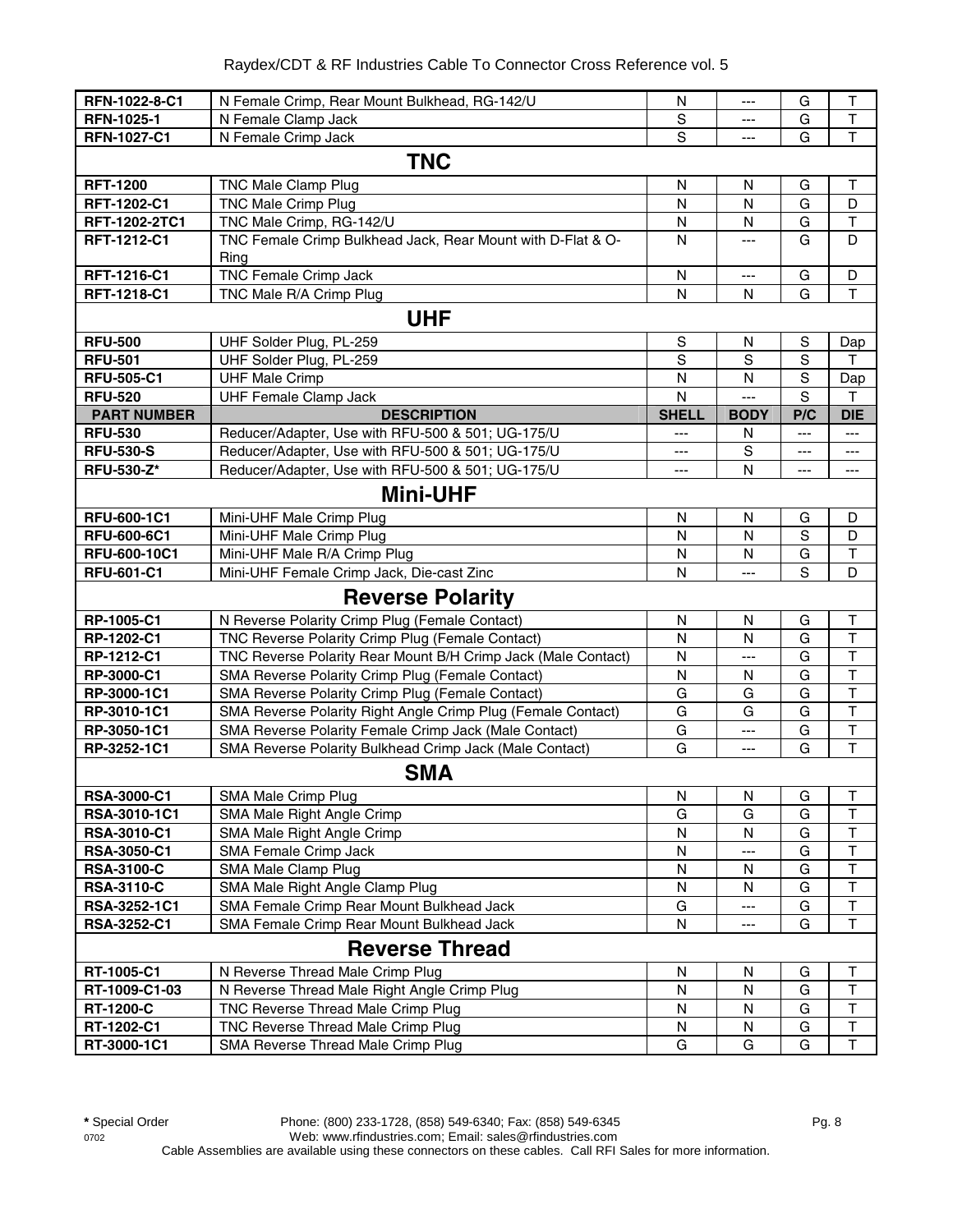#### **Raydex/CDT RA839, RG59 B/U**

| <b>PART NUMBER</b>                 | <b>DESCRIPTION</b>                                                                 | <b>BODY</b>       | <b>SHELL</b>   | P/C                | <b>DIE</b>              |
|------------------------------------|------------------------------------------------------------------------------------|-------------------|----------------|--------------------|-------------------------|
|                                    | <b>BNC</b>                                                                         |                   |                |                    |                         |
| <b>RFB-1701-D</b>                  | <b>BNC Male Clamp Plug</b>                                                         | N                 | N              | G                  | Т                       |
| <b>RFB-1705</b>                    | <b>BNC Male Twist-on Plug</b>                                                      | N                 | $\mathsf{N}$   | S                  | D                       |
| RFB-1706-9                         | <b>BNC Male Crimp Plug (Quick Disconnect)</b>                                      | N                 | N              | G                  | D                       |
| <b>RFB-1707-D</b>                  | <b>BNC Male Crimp Plug</b>                                                         | N                 | $\mathsf{N}$   | G                  | T                       |
| RFB-1707-2                         | BNC Male Crimp Plug; UG-1789/U                                                     | $\mathsf{N}$      | N              | G                  | D                       |
| RFB-1709-D*                        | <b>BNC Male Right Angle Clamp Plug</b>                                             | $\mathsf{N}$      | N              | G                  | T                       |
| <b>RFB-1710-D</b>                  | <b>BNC Male Right Angle Crimp Plug</b>                                             | $\mathsf{N}$      | $\mathsf{N}$   | G                  | T                       |
| RFB-1710-D-05*                     | BNC Male Right Angle Twist On Plug                                                 | N                 | $\mathsf{N}$   | G                  | T                       |
| <b>RFB-1717</b>                    | <b>BNC Female Crimp Rear Mount Bulkhead Jack</b>                                   | ${\sf N}$         | $\overline{a}$ | G                  | D                       |
| <b>RFB-1717-D</b>                  | BNC Female Crimp Rear Mount Bulkhead Jack                                          | N                 | ---            | G                  | $\top$                  |
| <b>RFB-1720</b>                    | BNC Female Solder Clamp Socket; UG-261/U                                           | N                 | ---            | S                  | $\top$                  |
| RFB-1720-D*                        | <b>BNC Female Clamp Jack</b>                                                       | N                 | ---            | G                  | T                       |
| <b>RFB-1722</b>                    | <b>BNC Female Twist-on Socket Jack</b>                                             | N                 | ---            | S                  | D                       |
| <b>RFB-1724</b>                    | <b>BNC Female Crimp Jack</b>                                                       | N                 | ---            | G                  | D                       |
| <b>RFB-1724-D</b>                  | <b>BNC Female Crimp Jack</b>                                                       | N                 | ---            | G                  | T                       |
|                                    |                                                                                    |                   |                |                    |                         |
| <b>PART NUMBER</b>                 | <b>DESCRIPTION</b>                                                                 | <b>BODY</b>       | <b>SHELL</b>   | P/C                | <b>DIE</b>              |
| <b>RFB-1760</b>                    | BNC Wall Plate Flush Mount Crimp Jack                                              | N                 |                | G                  | D                       |
| <b>RFB-1761</b>                    | <b>BNC Wall Plate Flush Mount Twist-on Jack</b>                                    | N                 | ---            | G                  | D                       |
|                                    |                                                                                    |                   |                |                    |                         |
|                                    | <b>Mini Bayonet</b>                                                                |                   |                |                    |                         |
| <b>RFM-2000</b>                    | Mini-Bayonet Female Crimp Cable Jack; Kings KM-59-23                               | N                 | ---            | G                  | T                       |
|                                    | N                                                                                  |                   |                |                    |                         |
| <b>RFN-1001-S</b>                  | N Male Solder Plug                                                                 | $\mathbb S$       | S              | G                  | $\mathsf T$             |
| <b>RFN-1904-1N</b>                 | N Male Clamp Solder Plug; UG-603/U, A/U                                            | N                 | N              | G                  | $\overline{\mathsf{T}}$ |
| <b>RFN-1904-1S</b>                 | N Male Clamp Solder Plug; UG-603/U, A/U                                            | S                 | $\mathbf S$    | G                  | $\overline{\mathsf{T}}$ |
| <b>RFN-1907-2S</b>                 | N Male Crimp Plug                                                                  | S                 | S              | G                  | T                       |
|                                    | <b>TNC</b>                                                                         |                   |                |                    |                         |
|                                    |                                                                                    |                   |                |                    |                         |
| RFT-1801*                          | TNC Male Clamp Solder Plug                                                         | N                 | ${\sf N}$      | ${\mathbb S}$<br>G | Τ                       |
| RFT-1803-1                         | TNC Male Crimp Plug (Captive Pin); MS39012/26-0012                                 | N                 | N              |                    | D                       |
| <b>RFT-1805</b><br><b>RFT-1807</b> | TNC Male Solderless Plug; Amphenol 31-5061                                         | N                 | $\mathsf{N}$   | S<br>$\mathbf S$   | D                       |
| <b>RFT-1813</b>                    | TNC Male Twist on Plug; AMP 221983-1<br>TNC Female Crimp Bulkhead; MS39012/28-0012 | N<br>$\mathsf{N}$ | N              | G                  | D<br>D                  |
| <b>RFT-1815</b>                    | TNC Female Twist on Cable Jack                                                     | N                 | ---<br>$---$   | S                  | D                       |
|                                    |                                                                                    |                   |                |                    |                         |
|                                    | <b>UHF</b>                                                                         |                   |                |                    |                         |
| <b>RFU-500</b>                     | UHF Solder Plug; PL-259; Use with RFU-531 Reducer                                  | ${\mathsf S}$     | N              | $\mathbf S$        | Dap                     |
| <b>RFU-501</b>                     | UHF Solder Plug; PL-259; Use with RFU-531-S Reducer                                | S                 | S              | $\mathbf S$        | т                       |
| <b>RFU-506</b>                     | <b>UHF Male Crimp Plug</b>                                                         | N                 | $\mathsf{N}$   | S                  | Dap                     |
| RFU-520-D-03                       | <b>UHF Female Clamp Jack</b>                                                       | N                 | ---            | G                  | T.                      |
| <b>RFU-531</b>                     | Adapter/Reducer; Use with RFU-500                                                  | N                 | N              | ---                | ---                     |
| <b>RFU-531-S</b>                   | Adapter/Reducer; Use with RFU-501                                                  | ---               | $\mathbf S$    | ---                | ---                     |
| RFU-531-Z*                         | Adapter/Reducer; Use with RFU-501                                                  | $---$             | S              | ---                | ---                     |
|                                    | <b>Mini-UHF</b>                                                                    |                   |                |                    |                         |
| <b>RFU-601-5</b>                   | Mini-UHF Female Crimp Jack                                                         | ${\sf N}$         | $---$          | $\mathbf S$        | $\mathsf T$             |
|                                    | <b>MHV</b>                                                                         |                   |                |                    |                         |
|                                    |                                                                                    |                   |                |                    |                         |
| <b>RHV-100-D</b>                   | Medium High Voltage Male Clamp Plug                                                | N                 | N              | G                  | Т                       |
| <b>RHV-106-D</b>                   | Medium High Voltage Male Crimp Plug                                                | N                 | N              | G                  | $\overline{\mathsf{T}}$ |
| <b>RHV-124-D</b>                   | Medium High Voltage Female Clamp Jack                                              | N                 | ---            | G                  | $\top$                  |

0702 Web: www.rfindustries.com; Email: sales@rfindustries.com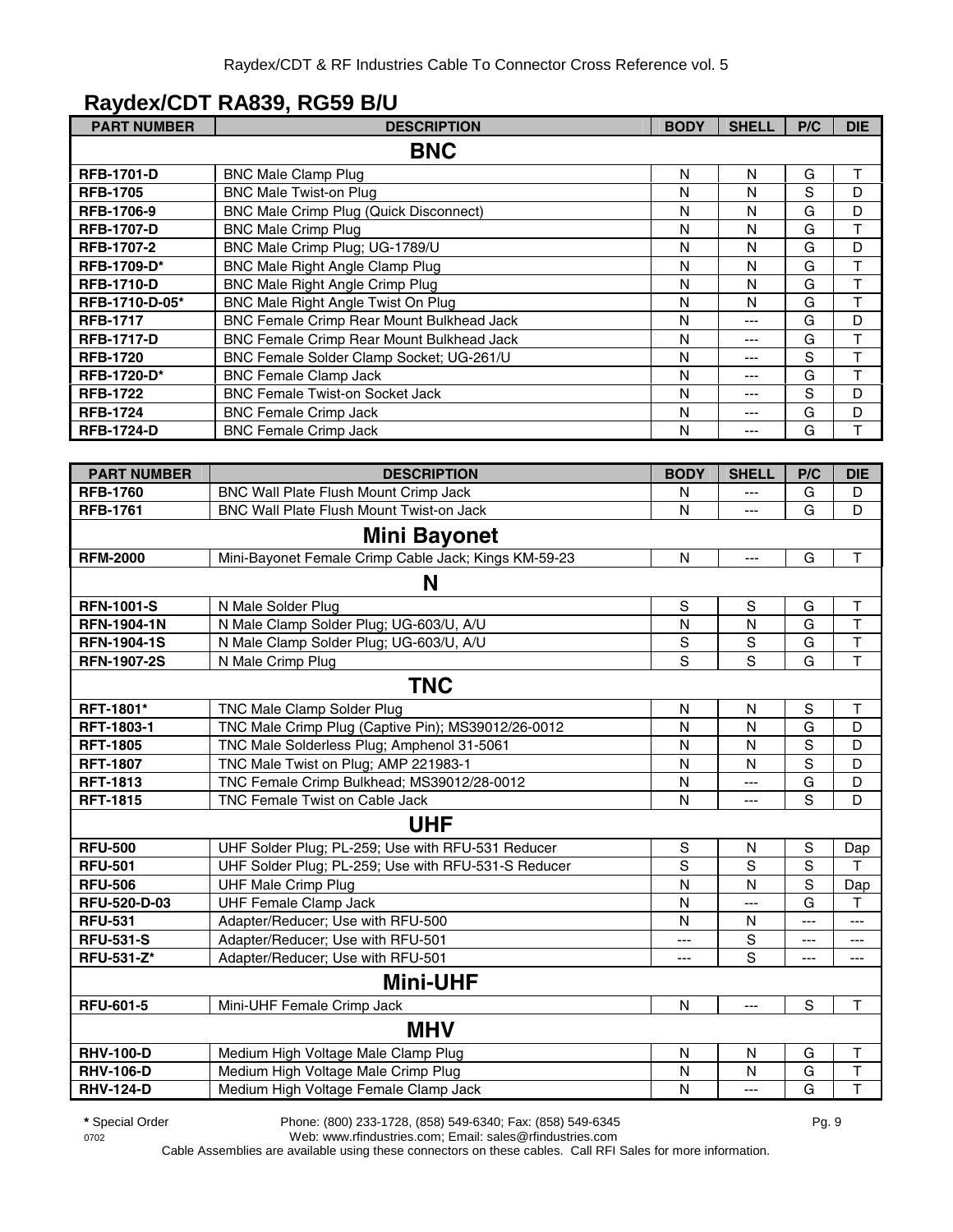#### **Raydex/CDT BT2002, CT63, CT63 DUAL, CTF63, M17/110-RG 302, M106, M106**

| <b>PART NUMBER</b>  | <b>DESCRIPTION</b>                               | <b>BODY</b> | <b>SHELL</b> | P/C | <b>DIE</b> |
|---------------------|--------------------------------------------------|-------------|--------------|-----|------------|
|                     | <b>BNC</b>                                       |             |              |     |            |
| <b>RFB-1707-D2</b>  | <b>BNC Male Crimp Plug</b>                       | N           | N            | G   |            |
| <b>RFB-1717-D2*</b> | <b>BNC Female Crimp Rear Mount Bulkhead Jack</b> | Ν           | $---$        | G   |            |

#### **Raydex/CDT RG213**

| <b>PART NUMBER</b>  | <b>DESCRIPTION</b>                                                                 | <b>BODY</b>    | <b>SHELL</b>   | P/C            | <b>DIE</b>              |  |  |  |  |
|---------------------|------------------------------------------------------------------------------------|----------------|----------------|----------------|-------------------------|--|--|--|--|
| <b>BNC</b>          |                                                                                    |                |                |                |                         |  |  |  |  |
| <b>RFB-1101-1EN</b> | BNC Male Clamp Solder Plug; UG-959A/U                                              | N              | N              | G              | D                       |  |  |  |  |
| <b>7/16 Din</b>     |                                                                                    |                |                |                |                         |  |  |  |  |
| RFD-1600-2-E        | Male Clamp Combination Connector Straight or Right Angle                           | S              | S              | S              | Τ                       |  |  |  |  |
| RFD-1605-2-E        | Male Crimp Combination Connector Straight or Right Angle                           | S              | S              | $\overline{s}$ | T                       |  |  |  |  |
| RFD-1625-2-E        | Female Clamp Combination Connector Straight or Right Angle                         | $\mathbf S$    | ---            | S              | $\overline{\mathsf{T}}$ |  |  |  |  |
| RFD-1630-2-E        | Female Crimp Combination Connector Straight or Right Angle                         | $\overline{s}$ | $\overline{a}$ | $\overline{s}$ | $\overline{\mathsf{T}}$ |  |  |  |  |
| <b>PART NUMBER</b>  | <b>DESCRIPTION</b>                                                                 | <b>BODY</b>    | <b>SHELL</b>   | P/C            | <b>DIE</b>              |  |  |  |  |
| RFD-1641-2-E*       | Female 4 Hole Flange Clamp Combination Connector Straight or<br><b>Right Angle</b> | S              | $---$          | S              | T.                      |  |  |  |  |
| RFD-1642-2-E*       | Female 4 Hole Flange Crimp Combination Connector Straight or<br><b>Right Angle</b> | $\mathbf S$    | $\overline{a}$ | S              | T                       |  |  |  |  |
|                     | N                                                                                  |                |                |                |                         |  |  |  |  |
| <b>RFN-1001-S</b>   | N Male Solder Plug                                                                 | S              | S              | G              | Τ                       |  |  |  |  |
| <b>RFN-1002-1N</b>  | N Male Solder Clamp Plug                                                           | $\overline{N}$ | N              | G              | $\overline{\mathsf{T}}$ |  |  |  |  |
| <b>RFN-1002-1S</b>  | N Male Solder Clamp Plug                                                           | $\mathsf S$    | S              | G              | $\overline{\mathsf{T}}$ |  |  |  |  |
| <b>RFN-1006-3E</b>  | N Male Crimp Plug; UG-1681/U                                                       | $\mathsf S$    | $\mathbf S$    | G              | $\overline{\mathsf{T}}$ |  |  |  |  |
| <b>RFN-1008-3E</b>  | N Male Right Angle Clamp Plug                                                      | $\mathbf S$    | S              | G              | $\overline{\mathsf{T}}$ |  |  |  |  |
| <b>RFN-1009-3E</b>  | N Male Right Angle Crimp Plug                                                      | $\overline{s}$ | $\overline{s}$ | $\overline{G}$ | $\overline{\mathsf{T}}$ |  |  |  |  |
| RFN-1021-7*         | N Female 4-Hole Flange Panel Mount Clamp                                           | $\overline{s}$ | $\overline{a}$ | G              | T                       |  |  |  |  |
| RFN-1024-1          | N Female Cable Clamp Jack; UG-23D/U, F/U                                           | S              | ---            | G              | $\overline{\mathsf{T}}$ |  |  |  |  |
| <b>RFN-1028</b>     | N Female Crimp Jack                                                                | $\overline{s}$ | $\overline{a}$ | G              | $\overline{\mathsf{T}}$ |  |  |  |  |
|                     | <b>TNC</b>                                                                         |                |                |                |                         |  |  |  |  |
| RFT-1218-E*         | TNC Male Right Angle Crimp Plug                                                    | N              | N              | G              | T                       |  |  |  |  |
| <b>RFT-1219-E</b>   | TNC Male Right Angle Clamp Plug                                                    | $\mathsf{N}$   | N              | G              | $\overline{\mathsf{T}}$ |  |  |  |  |
|                     | <b>UHF</b>                                                                         |                |                |                |                         |  |  |  |  |
| <b>RFU-500</b>      | UHF Solder Plug; PL-259                                                            | S              | ${\sf N}$      | S              | Dap                     |  |  |  |  |
| <b>RFU-501</b>      | UHF Solder Plug; PL-259                                                            | $\overline{s}$ | $\overline{s}$ | $\overline{s}$ | T                       |  |  |  |  |
| <b>RFU-503</b>      | UHF Male, Waterproof Plug (w/ Silicon Rubber O-Rings / Seals);<br>PL-259           | $\overline{N}$ | $\mathsf{N}$   | $\overline{s}$ | $\overline{\mathsf{T}}$ |  |  |  |  |
| <b>RFU-507</b>      | <b>UHF Male Crimp Plug</b>                                                         | N              | N              | S              | Dap                     |  |  |  |  |
| <b>RFU-507-S</b>    | <b>UHF Male Crimp Plug</b>                                                         | S              | S              | S              | Dap                     |  |  |  |  |
| <b>RFU-507-ST</b>   | <b>UHF Male Crimp Plug</b>                                                         | $\overline{s}$ | $\overline{s}$ | $\overline{s}$ | $\top$                  |  |  |  |  |
| <b>RFU-520-1E</b>   | UHF Female Cable Clamp Jack                                                        | N              | ---            | S              | T                       |  |  |  |  |
|                     | <b>MHV</b>                                                                         |                |                |                |                         |  |  |  |  |
| <b>RHV-100-E</b>    | Medium High Voltage Male Clamp Plug                                                | N              | $\mathsf{N}$   | G              | $\mathsf T$             |  |  |  |  |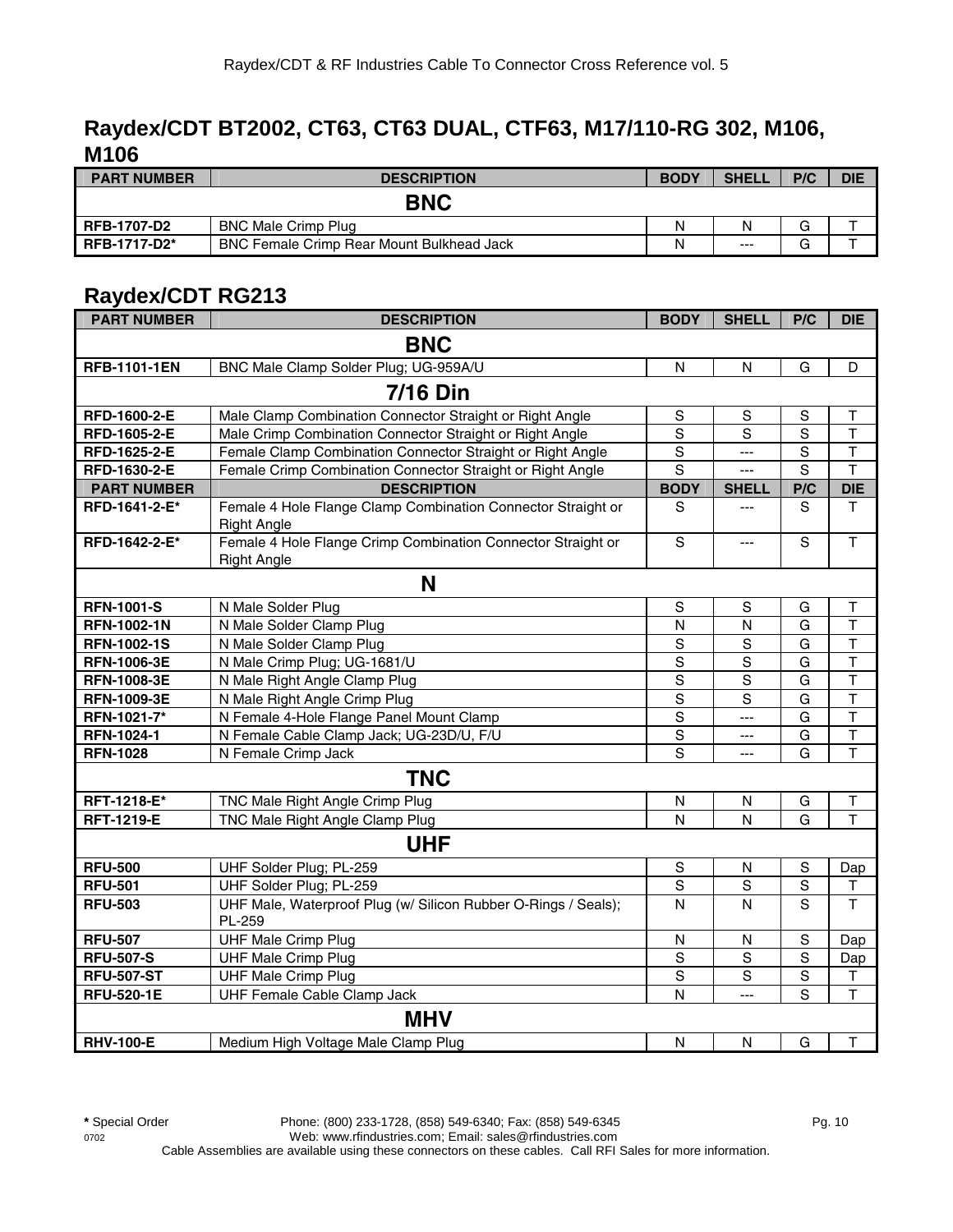#### **Raydex/CDT RA838**

| <b>PART NUMBER</b> | <b>DESCRIPTION</b>                        | <b>BODY</b> | <b>SHELL</b> | P/C | <b>DIE</b> |  |  |  |
|--------------------|-------------------------------------------|-------------|--------------|-----|------------|--|--|--|
|                    | <b>BNC</b>                                |             |              |     |            |  |  |  |
| <b>RFB-1701-G</b>  | <b>BNC Male Clamp Plug</b>                | N           | N            | S   |            |  |  |  |
| <b>RFB-1707-G</b>  | <b>BNC Male Crimp Plug</b>                | N           | N            | G   |            |  |  |  |
| <b>RFB-1708</b>    | <b>BNC Male Crimp Plug</b>                | N           | N            | G   | D          |  |  |  |
| <b>RFB-1708-1T</b> | BNC Male Crimp Plug (Dbl. Shield)         | S           | N            | G   |            |  |  |  |
| <b>RFB-1710-G</b>  | BNC Male Right Angle Crimp Plug           | N           | N            | G   |            |  |  |  |
| <b>RFB-1717-G</b>  | BNC Female Crimp Rear Mount Bulkhead Jack | N           | $---$        | G   |            |  |  |  |
| <b>RFB-1724-G</b>  | <b>BNC Female Crimp Jack</b>              | N           | $---$        | G   |            |  |  |  |
| N                  |                                           |             |              |     |            |  |  |  |
| <b>RFN-1907-1G</b> | N Male Crimp Plug                         | S           | S            | G   |            |  |  |  |

#### **Raydex/CDT RG8, RA519, RA522**

| <b>PART NUMBER</b>  | <b>DESCRIPTION</b>                                                               | <b>BODY</b>             | <b>SHELL</b>   | P/C            | <b>DIE</b>              |  |  |  |  |
|---------------------|----------------------------------------------------------------------------------|-------------------------|----------------|----------------|-------------------------|--|--|--|--|
| <b>BNC</b>          |                                                                                  |                         |                |                |                         |  |  |  |  |
| <b>RFB-1101-1SI</b> | <b>BNC Male Clamp Plug</b>                                                       | S                       | $\mathbf S$    | G              | T                       |  |  |  |  |
| <b>7/16 Din</b>     |                                                                                  |                         |                |                |                         |  |  |  |  |
| RFD-1600-2-E        | 7/16 Din Male Clamp Plug Combo Straight or Right Angle                           | $\mathbf S$             | $\mathbf S$    | $\mathsf S$    | Τ                       |  |  |  |  |
| <b>RFD-1604-2I</b>  | 7/16 Din Male Crimp Plug Combo Straight or Right Angle                           | S                       | $\overline{s}$ | $\overline{s}$ | $\overline{\mathsf{T}}$ |  |  |  |  |
| <b>PART NUMBER</b>  | <b>DESCRIPTION</b>                                                               | <b>BODY</b>             | <b>SHELL</b>   | P/C            | <b>DIE</b>              |  |  |  |  |
| RFD-1605-2-E        | 7/16 Din Male Crimp Plug Combo Straight or Right Angle                           | S                       | S              | $\mathbb S$    | Τ                       |  |  |  |  |
| RFD-1625-2-E        | 7/16 Din Female Clamp Jack Combo Straight or Right Angle                         | S                       | ---            | $\mathsf S$    | $\overline{\mathsf{T}}$ |  |  |  |  |
| RFD-1630-2-E        | 7/16 Din Female Clamp Jack Combo Straight or Right Angle                         | $\mathbf S$             | ---            | $\mathbf S$    | $\overline{\mathsf{T}}$ |  |  |  |  |
| RFD-1641-2-E*       | 7/16 Din Female 4 Hole Flange Clamp Jack Combo Straight or<br><b>Right Angle</b> | S                       | ---            | S              | $\overline{\mathsf{T}}$ |  |  |  |  |
| RFD-1642-2-E*       | 7/16 Din Female 4 Hole Flange Crimp Jack Combo Straight or<br><b>Right Angle</b> | S                       | $\overline{a}$ | $\mathsf{s}$   | T                       |  |  |  |  |
|                     | N                                                                                |                         |                |                |                         |  |  |  |  |
| <b>RFN-1001-S</b>   | N Male Solder Plug                                                               | ${\mathsf S}$           | $\mathbf S$    | G              | $\mathsf T$             |  |  |  |  |
| <b>RFN-1002-1SI</b> | N Male Solder Clamp Plug                                                         | $\mathbf S$             | $\mathbf S$    | G              | $\overline{\mathsf{T}}$ |  |  |  |  |
| <b>RFN-1006-31</b>  | N Male Crimp Plug; UG-1681/U                                                     | $\mathbf S$             | S              | G              | T                       |  |  |  |  |
| <b>RFN-1009-31</b>  | N Male Right Angle Crimp Plug                                                    | $\mathbf S$             | S              | G              | $\mathsf T$             |  |  |  |  |
| <b>RFN-1024-1SI</b> | N Female Cable Clamp Jack; UG-23D/U, F/U                                         | $\overline{s}$          | $\overline{a}$ | G              | $\top$                  |  |  |  |  |
| <b>RFN-1028-SI</b>  | N Female Crimp Cable Jack; UG-1688/U                                             | S                       |                | G              | T                       |  |  |  |  |
|                     | <b>TNC</b>                                                                       |                         |                |                |                         |  |  |  |  |
| RFT-1201-l*         | TNC Male Clamp Plug                                                              | N                       | N              | G              | $\mathsf T$             |  |  |  |  |
| <b>RFT-1201-SI</b>  | <b>TNC Male Clamp Plug</b>                                                       | S                       | S              | G              | T                       |  |  |  |  |
| <b>RFT-1214-I</b>   | TNC Female Clamp Jack                                                            | N                       | ---            | G              | T                       |  |  |  |  |
|                     | <b>UHF</b>                                                                       |                         |                |                |                         |  |  |  |  |
| <b>RFU-500</b>      | <b>UHF Male Solder Plug</b>                                                      | $\mathbf S$             | N              | $\mathbf S$    | Dap                     |  |  |  |  |
| <b>RFU-501</b>      | <b>UHF Male Solder Plug</b>                                                      | S                       | S              | $\overline{s}$ | $\mathsf T$             |  |  |  |  |
| <b>RFU-503</b>      | UHF Male Clamp Plug, Waterproof w/Silicon Rubber O-Rings                         | $\overline{\mathsf{N}}$ | $\mathsf{N}$   | $\overline{S}$ | $\overline{\mathsf{T}}$ |  |  |  |  |
| <b>RFU-507-SI</b>   | <b>UHF Male Crimp Plug</b>                                                       | $\mathbf S$             | S              | $\overline{s}$ | $\overline{\mathsf{T}}$ |  |  |  |  |
| <b>RFU-520-I*</b>   | <b>UHF Female Clamp Jack</b>                                                     | N                       | $---$          | S              | $\overline{1}$          |  |  |  |  |
|                     | <b>Reverse Polarity</b>                                                          |                         |                |                |                         |  |  |  |  |
| RP-1006-3I          | N Reverse Polarity Male Crimp Plug                                               | N                       | N              | G              | Τ                       |  |  |  |  |
| RP-1028-I           | N Reverse Polarity Female Crimp Jack                                             | N                       | N              | G              | T                       |  |  |  |  |
| * Special Order     | Phone: (800) 233-1728, (858) 549-6340; Fax: (858) 549-6345                       |                         |                |                | Pa. 11                  |  |  |  |  |

0702 Web: www.rfindustries.com; Email: sales@rfindustries.com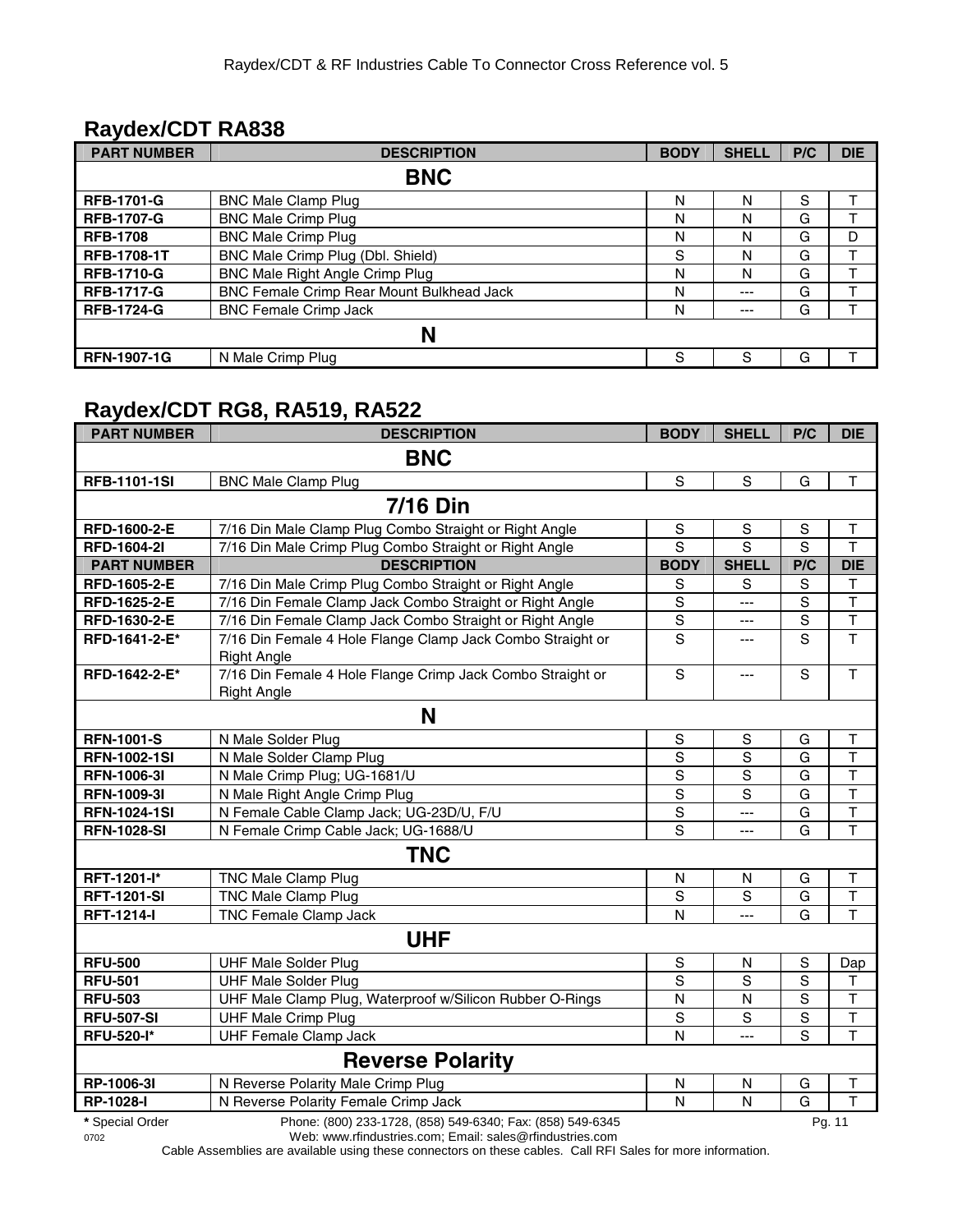| <b>RP-1202-I</b>  | TNC Reverse Polarity Male Crimp Plug          | N | $---$ | G |  |  |  |  |  |
|-------------------|-----------------------------------------------|---|-------|---|--|--|--|--|--|
| RP-1216-I         | <b>TNC Reverse Polarity Female Crimp Jack</b> | N | $---$ | G |  |  |  |  |  |
| <b>RP-3000-I</b>  | SMA Reverse Polarity Male Crimp Plug          | N |       | G |  |  |  |  |  |
|                   | <b>SMA</b>                                    |   |       |   |  |  |  |  |  |
| <b>RSA-3000-I</b> | SMA Male Crimp Plug                           | N |       | G |  |  |  |  |  |

## **Raydex/CDT 735A, CT1320**

| <b>PART NUMBER</b> | <b>DESCRIPTION</b>                               | <b>BODY</b> | <b>SHELL</b> | P/C | <b>DIE</b> |
|--------------------|--------------------------------------------------|-------------|--------------|-----|------------|
|                    | <b>BNC</b>                                       |             |              |     |            |
| <b>RFB-1707-K</b>  | <b>BNC Male Crimp Plug</b>                       | N           |              | G   |            |
| <b>RFB-1710-K</b>  | <b>BNC Male Right Angle Plug</b>                 | N           |              | G   |            |
| <b>RFB-1717-K</b>  | <b>BNC Female Crimp Rear Mount Bulkhead Jack</b> | N           | $---$        | G   |            |
| <b>RFB-1724-K</b>  | <b>BNC Female Crimp Jack</b>                     | N           | $---$        | G   |            |

## **Raydex/CDT RA524**

| <b>PART NUMBER</b>  | <b>DESCRIPTION</b>                                       | <b>BODY</b> | <b>SHELL</b> | P/C | <b>DIE</b> |
|---------------------|----------------------------------------------------------|-------------|--------------|-----|------------|
|                     | <b>7/16 DIN</b>                                          |             |              |     |            |
| RFD-1600-2L2*       | 7/16 Din Male Clamp Plug Combo Straight or Right Angle   | S           | S            | S   | т          |
| RFD-1601-2L2        | 7/16 Din Male Clamp Plug Straight                        | S           | S            | S   | т          |
| RFD-1604-2L2        | 7/16 Din Male Crimp Plug Straight                        | S           | S            | S   | T          |
| RFD-1605-2-L2       | 7/16 Din Male Crimp Plug Combo Straight or Right Angle   | S           | S            | S   | T          |
| RFD-1625-2-L2       | 7/16 Din Female Clamp Jack Combo Straight or Right Angle | S           | ---          | S   | т          |
| RFD-1626-2L2        | 7/16 Din Female Crimp Jack                               | S           | ---          | S   | т          |
| <b>PART NUMBER</b>  | <b>DESCRIPTION</b>                                       | <b>BODY</b> | <b>SHELL</b> | P/C | <b>DIE</b> |
| RFD-1630-2-L2       | 7/16 Din Female Crimp Jack Combo Straight or Right Angle | S           | ---          | S   | т          |
| RFD-1631-2L2        | 7/16 Din Female Crimp Jack Straight                      | S           | ---          | S   | т          |
|                     | N                                                        |             |              |     |            |
| <b>RFN-1002-2L2</b> | N Male Clamp Plug                                        | S           | S            | G   | т          |
| <b>RFN-1006-2L2</b> | N Male Crimp Plug                                        | S           | S            | G   | т          |
| RFN-1024-2L2*       | N Female Clamp Jack                                      | S           | ---          | G   | т          |
| <b>RFN-1028-2L2</b> | N Female Crimp Cable Jack                                | S           | ---          | G   | T          |
|                     | <b>UHF</b>                                               |             |              |     |            |
| RFU-502-2L2*        | UHF Male Clamp Plug                                      | S           | S            | G   |            |

#### **Raydex/CDT RA523**

| <b>PART NUMBER</b>      | <b>DESCRIPTION</b>                    | <b>BODY</b> | <b>SHELL</b> | P/C | <b>DIE</b> |  |  |  |
|-------------------------|---------------------------------------|-------------|--------------|-----|------------|--|--|--|
|                         | <b>BNC</b>                            |             |              |     |            |  |  |  |
|                         | BNC Male Clamp Solder Plug; UG-959A/U |             | N            | G   | D          |  |  |  |
|                         | N                                     |             |              |     |            |  |  |  |
| <b>RFN-1006-L6</b>      | N Male Crimp Plug                     | N           | N            | G   |            |  |  |  |
| <b>Reverse Polarity</b> |                                       |             |              |     |            |  |  |  |
| RP-1202-L6              | TNC Reverse Polarity Male Crimp Plug  | N           | N            | G   |            |  |  |  |

## **Raydex/CDT CT100, CT100 DUAL, CTF100, RA845, RG6**

| <b>PART NUMBER</b> | <b>DESCRIPTION</b>                                         | <b>BODY</b> | <b>SHELL</b> | P/C | <b>DIE</b> |
|--------------------|------------------------------------------------------------|-------------|--------------|-----|------------|
|                    | <b>BNC</b>                                                 |             |              |     |            |
| * Special Order    | Phone: (800) 233-1728, (858) 549-6340; Fax: (858) 549-6345 |             |              |     | Pa. 12     |

0702 Web: www.rfindustries.com; Email: sales@rfindustries.com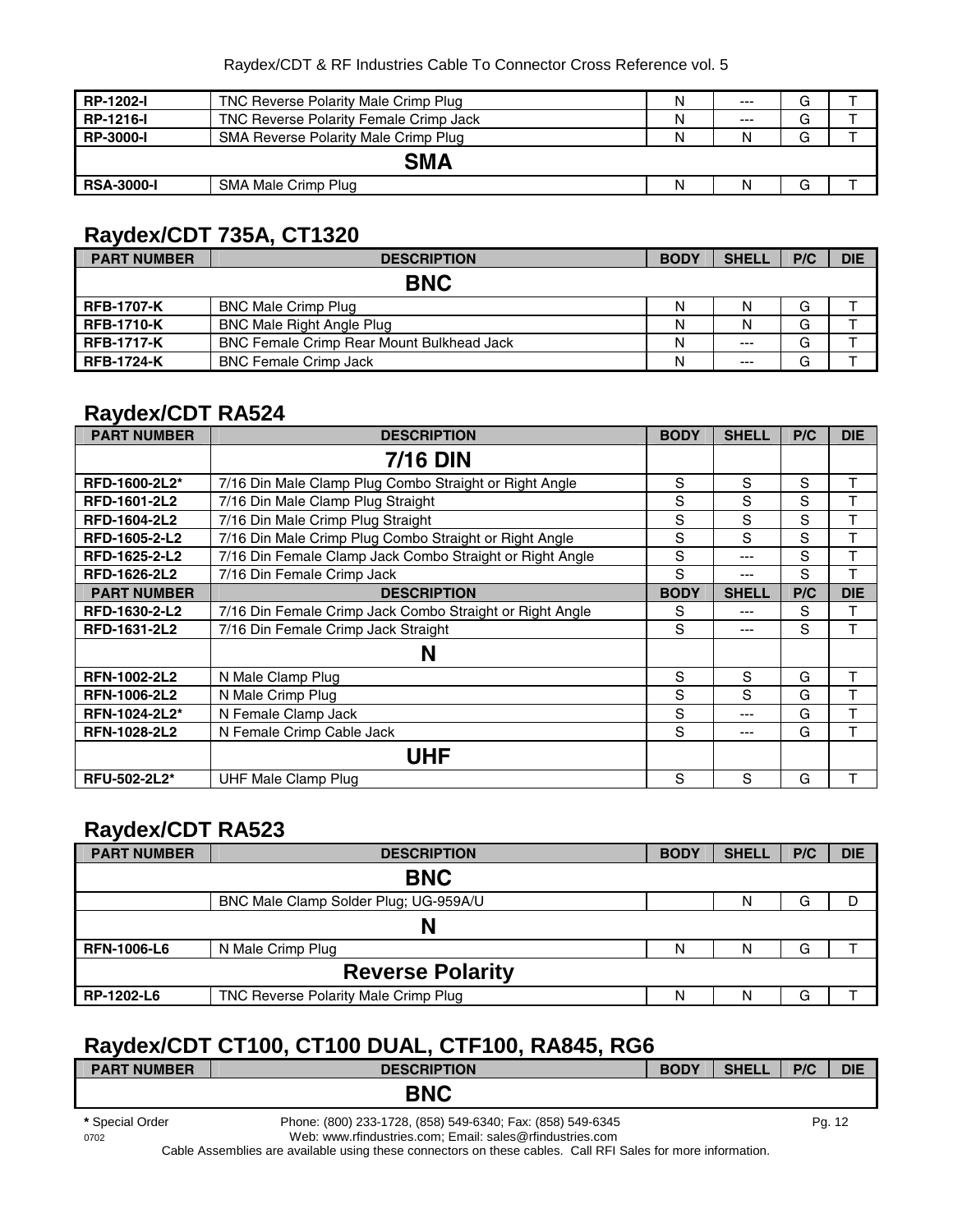| <b>RFB-1707-Q</b> | <b>BNC Male Crimp Plug</b>                | Ν |       | G |  |  |  |
|-------------------|-------------------------------------------|---|-------|---|--|--|--|
| <b>RFB-1710-Q</b> | BNC Male Right Angle Crimp Plug           | Ν | N     | G |  |  |  |
| <b>RFB-1717-Q</b> | BNC Female Crimp Rear Mount Bulkhead Jack | Ν | $---$ | G |  |  |  |
| <b>RFB-1724-Q</b> | <b>BNC Female Crimp Jack</b>              | N | $---$ | G |  |  |  |
| <b>TNC</b>        |                                           |   |       |   |  |  |  |
| <b>RFT-1803-Q</b> | TNC Male Crimp Plug                       | N | N     | G |  |  |  |

#### **Raydex/CDT CT167, CTF167, RG11**

| <b>PART NUMBER</b> | <b>DESCRIPTION</b>                               | <b>BODY</b> | <b>SHELL</b> | P/C | <b>DIE</b> |
|--------------------|--------------------------------------------------|-------------|--------------|-----|------------|
|                    | <b>BNC</b>                                       |             |              |     |            |
| <b>RFB-1707-R</b>  | <b>BNC Male Crimp Plug</b>                       | N           | N            | G   |            |
| <b>RFB-1710-R*</b> | <b>BNC Male Right Angle Crimp Plug</b>           | Ν           |              | G   |            |
| <b>RFB-1717-R*</b> | <b>BNC Female Crimp Rear Mount Bulkhead Jack</b> | Ν           | $--$         | G   |            |
| <b>RFB-1724-R*</b> | <b>BNC Female Crimp Jack</b>                     | N           | $- - -$      | G   |            |

#### **Raydex/CDT M111, M17/94-RG 179, RA762, RG179B/U, RG179PE/PVC**

| <b>PART NUMBER</b> | <b>DESCRIPTION</b>                                    | <b>BODY</b> | <b>SHELL</b> | P/C | <b>DIE</b> |  |  |  |
|--------------------|-------------------------------------------------------|-------------|--------------|-----|------------|--|--|--|
|                    | <b>BNC</b>                                            |             |              |     |            |  |  |  |
| <b>RFB-1707-S</b>  | <b>BNC Male Crimp Plug</b>                            | N           | N            | G   |            |  |  |  |
| <b>RFB-1710-S*</b> | <b>BNC Male Right Angle Crimp Plug</b>                | N           | N            | G   | D          |  |  |  |
| <b>RFB-1717-S</b>  | BNC Female Crimp Rear Mount Bulkhead Jack             | N           | ---          | G   |            |  |  |  |
| <b>RFB-1724-S</b>  | <b>BNC Female Crimp Jack</b>                          | N           | ---          | G   |            |  |  |  |
| Mini-SMB 75 Ohm    |                                                       |             |              |     |            |  |  |  |
| RSB-200-1-179      | SMB Crimp Plug, for RG-179/U Only                     | G           | ---          | G   | т          |  |  |  |
| <b>PART NUMBER</b> | <b>DESCRIPTION</b>                                    | <b>BODY</b> | <b>SHELL</b> | P/C | <b>DIE</b> |  |  |  |
| RSB-210-1-179      | SMB Right Angle Crimp Plug, for RG-179/U Only         | G           | ---          | G   |            |  |  |  |
| RSB-220-1-179      | SMB Crimp Jack, for RG-179/U Only                     | G           | ---          | G   | т          |  |  |  |
| RSB-221-1-179      | SMB Bulkhead Crimp Jack, for RG-179/U Only            | G           | ---          | G   | т          |  |  |  |
|                    | SMB 75 Ohm                                            |             |              |     |            |  |  |  |
| RSB-300-1-179      | SMB Crimp Plug, for RG-179/U Only                     | G           | ---          | G   |            |  |  |  |
| RSB-301-179        | SMB Crimp Plug, with Locking Shell, for RG-179/U Only | N           | ---          | G   |            |  |  |  |
| RSB-310-1-179      | SMB Right Angle Crimp Plug, for RG-179/U Only         | G           | ---          | G   |            |  |  |  |

## **Raydex/CDT BT3002, M17/95-RG 180, TZC/RA750**

| <b>PART NUMBER</b>     | <b>DESCRIPTION</b>                               | <b>BODY</b> | <b>SHELL</b> | P/C | <b>DIE</b> |  |  |  |
|------------------------|--------------------------------------------------|-------------|--------------|-----|------------|--|--|--|
| <b>BNC</b>             |                                                  |             |              |     |            |  |  |  |
| <b>RFB-1707-S1</b>     | <b>BNC Male Crimp Plug</b>                       | N           | N            | G   |            |  |  |  |
| <b>RFB-1710-S1</b>     | BNC Male R/A Crimp Plug                          | N           | N            | G   |            |  |  |  |
| <b>RFB-1717-S1</b>     | <b>BNC Female Crimp Rear Mount Bulkhead Jack</b> | N           | ---          | G   |            |  |  |  |
| <b>RFB-1724-S1</b>     | <b>BNC Female Crimp Jack</b>                     | N           | ---          | G   |            |  |  |  |
|                        | Mini-SMB 75 Ohm                                  |             |              |     |            |  |  |  |
| <b>RSB-200-1-179DS</b> | Mini-SMB Crimp Plug                              | G           | ---          | G   |            |  |  |  |
| <b>RSB-210-1-179DS</b> | Mini-SMB Right Angle Crimp Plug                  | G           | ---          | G   |            |  |  |  |
| <b>RSB-220-1-179DS</b> | Mini-SMB Crimp Jack                              | G           | ---          | G   |            |  |  |  |
| <b>RSB-221-1-179DS</b> | Mini-SMB Crimp Jack                              | G           | ---          | G   |            |  |  |  |
|                        | SMB 75 Ohm                                       |             |              |     |            |  |  |  |
| RSB-300-1-179DS        | SMB Crimp Plug                                   | G           |              | G   |            |  |  |  |

**\*** Special Order Phone: (800) 233-1728, (858) 549-6340; Fax: (858) 549-6345 Pg. 13

0702 Web: www.rfindustries.com; Email: sales@rfindustries.com